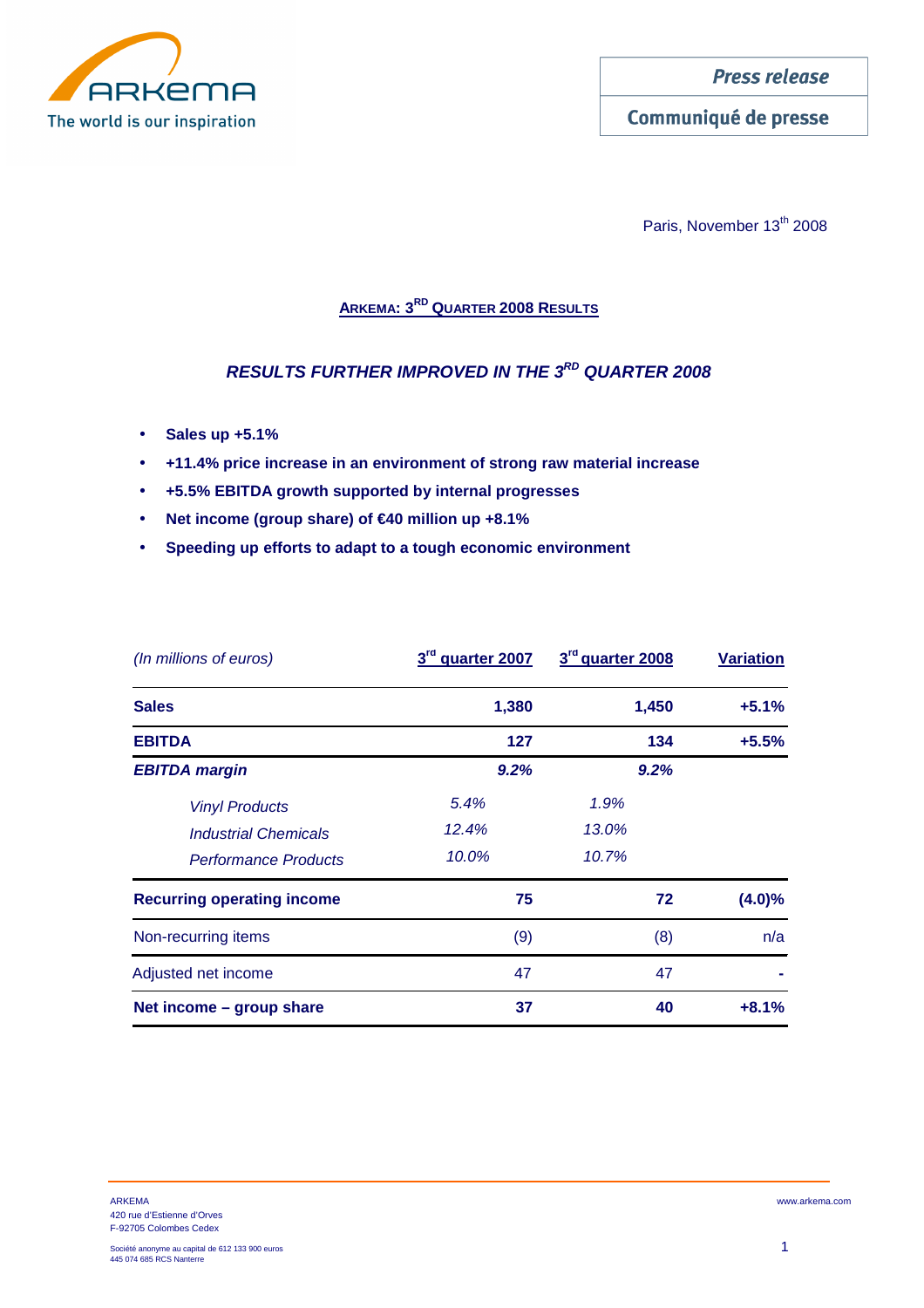

### **THIRD QUARTER 2008 PERFORMANCE**

At the close of the Board of Directors meeting which reviewed Arkema's consolidated financial statements for the third quarter of 2008, Thierry Le Hénaff, Chairman and CEO of Arkema, stated:

"The good results of the 3<sup>rd</sup> quarter demonstrate the further structural improvements ongoing throughout the group and its ability to resist to a tougher economic environment. This new EBITDA growth is supported by high price increases and also the productivity and focused growth projects. These projects should generate €100 million EBITDA gain expected for 2008. Over the first nine months, the EBITDA increased strongly by 10% compared to the previous year."

Sales in the  $3<sup>rd</sup>$  quarter 2008 rose by 5.1% to €1,450 million. The significant price increases in all business units of the group (+11.4%) have more than compensated for weak demand in some end markets and the unfavorable impact of change and variations in the scope of business.

**EBITDA** was up by 5.5% to €134 million against €127 million in the 3<sup>rd</sup> quarter 2007. Implementation of productivity initiatives, start-ups of new units and development of new products have continued during the 3<sup>rd</sup> quarter, in line with the targeted of  $\epsilon$ 100 million EBITDA gain from structural projects over 2008. This performance was achieved in a more challenging economic environment characterized by a slowdown of demand in the construction and automotive sectors, the strong volatility of raw materials and the negative impact of the euro/US dollar exchange rate.

**Recurring operating income** amounted to €72 million, taking into account higher depreciation charges.

**Non-recurring items** stood at €(8) million in the 3<sup>rd</sup> quarter 2008 against €(9) million last year.

**Adjusted net income** was stable at €47 million while **net income** (group share) was up 8% to €40 million.

### **SEGMENT PERFORMANCE**

**Vinyl Products** sales rose by 12.8% to €378 million, against €335 million in the 3<sup>rd</sup> quarter 2007, supported by price increases and a solid demand in caustic soda. Despite strong PVC price increases, the ethylene and natural gas costs continue to weigh heavily on unit margins. The segment's EBITDA therefore stood at €7 million (against €18 million in the 3<sup>rd</sup> quarter 2007). Productivity initiatives continue to be actively implemented and the strict control of fixed costs fully offset the effect of inflation on fixed costs over the third quarter.

**Industrial Chemicals** sales rose by 9.6% to €661 million in the 3<sup>rd</sup> quarter 2008. This improvement was mainly due to the very significant price increases in every business unit in this segment which compensated for the impact on PMMA volumes of the slowdown in the automotive market and the somewhat limited impact of hurricanes in the United-States. EBITDA for this segment amounted to €86 million, which is a steady improvement over the third quarter 2007. This demonstrates the importance of the structural projects that were put in place such as the productivity measures implemented in Thiochemicals, Fluorochemicals and Acylics, the start-ups of new production units, new developments and the successful integration of Coatex.

**Performance Products** sales reached €410 million in the  $3<sup>d</sup>$  quarter 2008, up by 4.5% excluding the translation effect and the impact of variations in the scope of business. EBITDA was stable at €44 million up 10% at constant scope of business. Productivity measures under implementation in Functional Additives and Polyamides and price increases in all business units of this segment which offset higher raw material costs, contributed to the stability of results despite the decrease of the US dollar versus the euro and the slowdown of construction which affected Functional Additives business.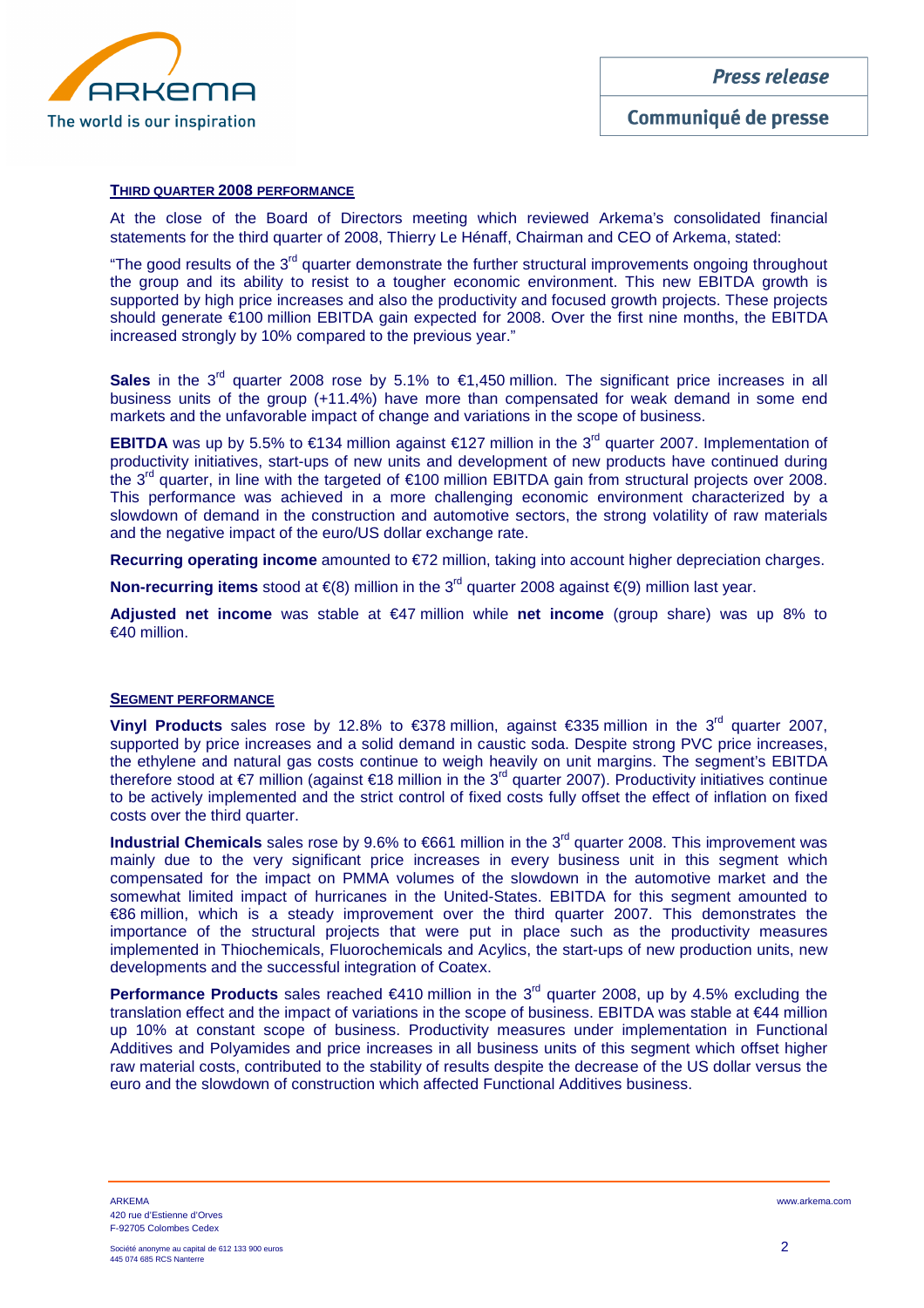

### **MAIN RESULTS FOR THE FIRST NINE MONTHS OF 2008**

| (In millions of euros)            | 9 months 2007 | <b>9 months 2008</b> | <b>Variation</b> |
|-----------------------------------|---------------|----------------------|------------------|
| <b>Sales</b>                      | 4,357         | 4,451                | $+2.2%$          |
| <b>EBITDA</b>                     | 411           | 451                  | $+9.7%$          |
| <b>EBITDA margin</b>              | 9.4%          | 10.1%                |                  |
| <b>Vinyl Products</b>             | 7.3%          | 3.3%                 |                  |
| <b>Industrial Chemicals</b>       | 11.6%         | 13.7%                |                  |
| <b>Performance Products</b>       | 10.9%         | 12.9%                |                  |
| <b>Recurring operating income</b> | 252           | 269                  | $+6.7%$          |
| Non-recurring items               | (88)          | (18)                 | n/a              |
| Adjusted net income               | 166           | 187                  | $+12.7%$         |
| Net income – Group share          | 104           | 172                  | $+65.4%$         |

### **CASH FLOW AND NET DEBT AT SEPTEMBER 30 2008**

In the third quarter, the change in working capital was positive at +€27 million despite high raw material costs and their impact on sales price. Over the first nine months of the year, the change in working capital stood at €(91) million reflecting strong price increases and high raw material costs, together with the usual seasonality of business.

Cash flow related to operations and investments in the first nine months of 2008 stood at  $\epsilon$ (54) million against +€192 million in the first nine months of 2007, which included, in particular, proceeds from portfolio management operations amounting to +€136 million (compared to €(19) million related to acquisitions made in the first nine months of 2008).

Arkema has a credit line with a maturity in March 2013 for an amount of €1.1G. Net debt at the end of September stood at €580 million against €459 million at the end of December 2007, corresponding to a ratio of net debt on shareholders' equity of 28%, which confirms the quality and strength of the balance sheet.

### **HIGHLIGHTS SINCE BEGINNING OF THIRD QUARTER 2008**

Since the beginning of the third quarter, Arkema further implemented its growth projects with:

- o the project for a new 2-ethyl hexyl acrylate production unit at Carling (France). This new 50,000 tonnes production unit will strengthen Arkema's acrylic business,
- o the expansion of its hydrazine hydrate and derivatives business with €10 million invested at ifs production site in Lannemezan (France),
- o the successful start-up of the doubling of its hydrogen peroxide production capacity in Shanghai (China). This expansion to 80,000 tonnes/year of the production will enable Arkema to meet the demand of Asian markets.

Finally, as part of its efforts made to improve productivity, Altuglas International, a subsidiary of Arkema, announced the shutdown of its plant in Pomezia (Italy) which produced PMMA cast sheets and blocks.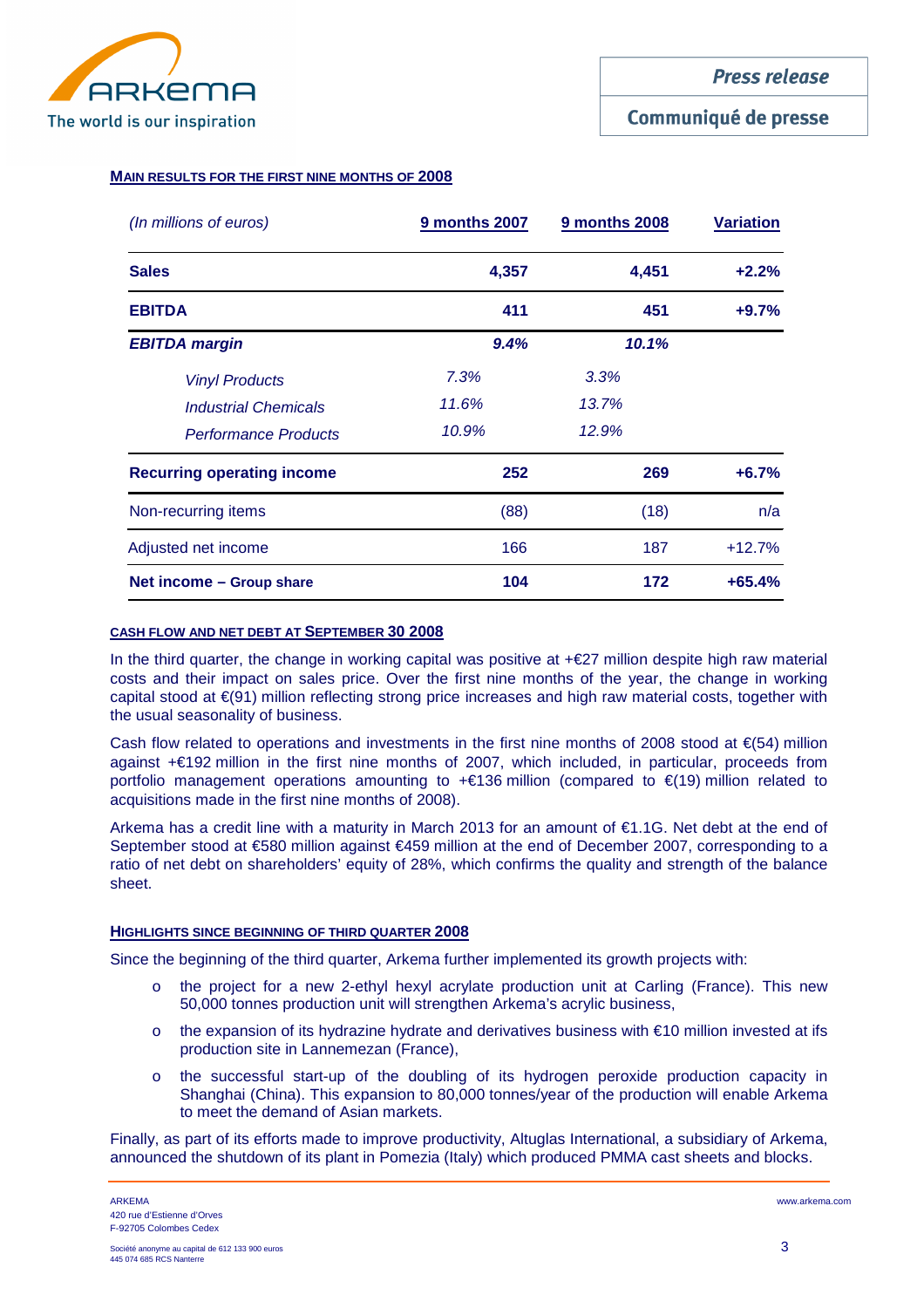

### **OUTLOOK**

Thierry Le Hénaff, Chairman and CEO of Arkema, commenting on the prospects at the close of the Board of Directors meeting, stated:

"Since mid-October, we observe a sudden ongoing slowdown of demand in some markets, especially in the automotive and construction, amplified by destocking which strongly limits the visibility on the economic environment in the 4<sup>th</sup> quarter of 2008. Fortunately, due to the ongoing action plan, 2008 EBITDA margin should be close to our 10% target.

In this context, Arkema's priority is to continue to implement its structural projects especially in order to reduce significantly its fixed costs and to strictly manage its working capital by adjusting, if needed, the utilization of its production capacities. End of 2008, the cumulative fixed cost savings should exceed €330 million versus 2005.

In an uncertain and difficult environment, Arkema will accelerate the implementation of its strategy to increase its resistance. The quality of our balance sheet, our capacity to accelerate the transformation of the company and to improve its cost structure as well as new projects being considered are strong assets to face the year ahead."

A presentation of the results is available in the "Results & Presentations" section of the Company's website (www.finance.arkema.com).

### **FINANCIAL CALENDAR**

| March 5, 2009 | 2008 Full year results                        |
|---------------|-----------------------------------------------|
| June 15, 2009 | <b>Annual General Meeting of Shareholders</b> |

### **BOARD REVIEWS OCTOBER 6, 2008 AFEP-MEDEF RECOMMENDATIONS**

At its meeting on November  $12<sup>th</sup>$  2008, the Board of Directors reviewed the AFEP-MEDEF recommendations, dated October 6<sup>th</sup> 2008 regarding compensation for executive directors of listed companies.

The Board considers that these recommendations were consistent with the corporate governance principles of the company.

The Board decided that the AFEP-MEDE code which is modified to take into account these recommendations, will be the basis on which the company will prepare reports required by article L.225- 37 of the French Commercial Code, as of the current year.

### **CONTACTS - INVESTOR RELATIONS:**

| Frédéric Gauvard       | Tel. : +33 1 49 00 82 53 l |
|------------------------|----------------------------|
| <b>Sophie Fouillat</b> | Tel. : +33 1 49 00 86 37   |

E-mail : frederic.gauvard@arkema.com E-mail: sophie.fouillat@arkema.com

### **CONTACTS - PRESS RELATIONS:**

| <b>Gilles Galinier</b> | Tel.: +33 1 49 00 70 07 |
|------------------------|-------------------------|
| Jacques Badaroux       | Tel.: +33 1 49 00 71 34 |

E-mail : gilles.galinier@arkema.com E-mail : jacques.badaroux@arkema.com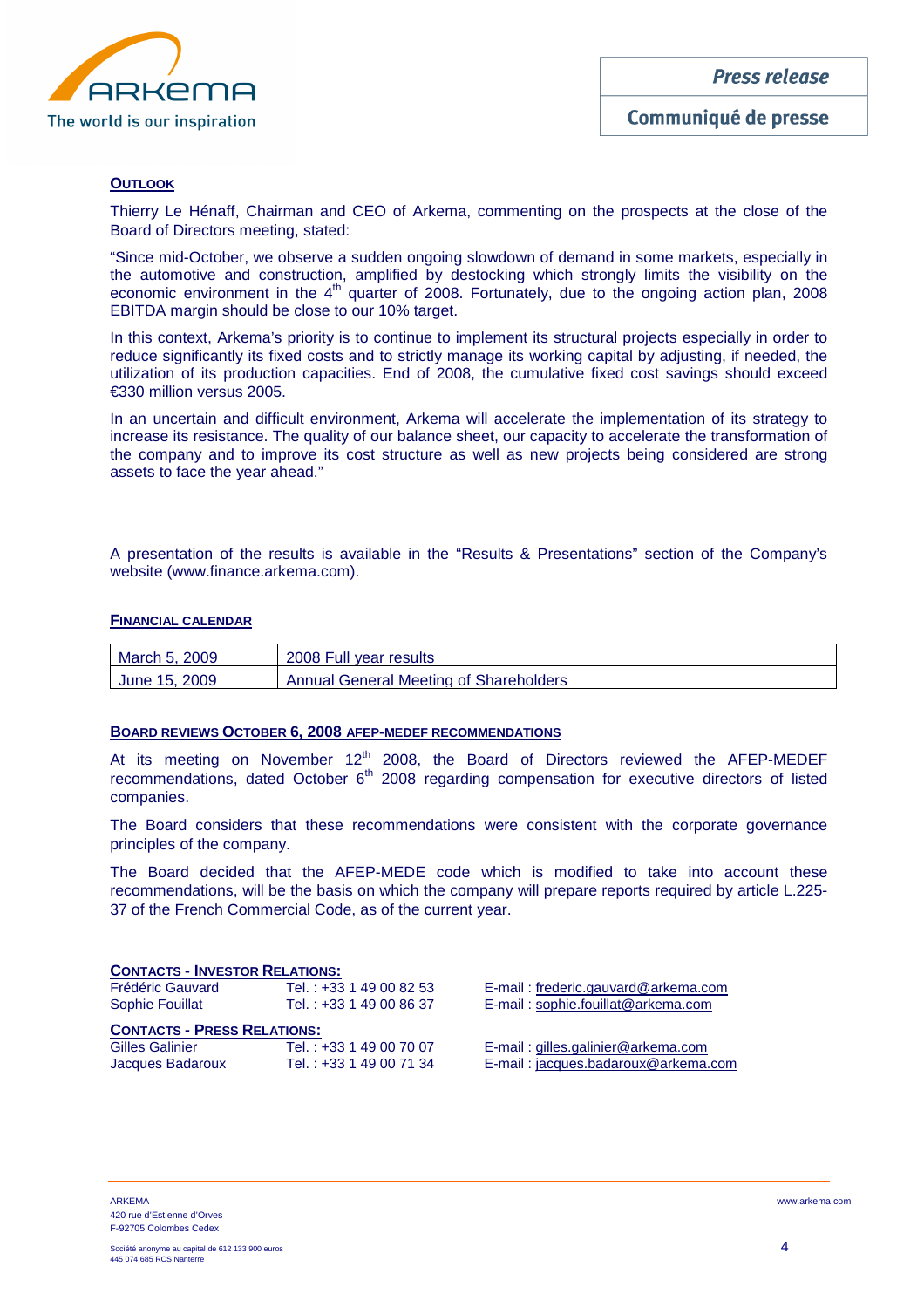

### **Disclaimer**

The information disclosed in this press release may contain forward-looking statements with respect to the financial conditions, results of operations, business and strategy of Arkema. Such statements are based on management's current views and assumptions that could ultimately prove inaccurate and are subject to risk factors such as, among others, changes in raw materials prices, currency fluctuations, implementation pace of cost-reduction projects and changes in general economic and business conditions. Arkema does not assume any liability to update such forward-looking statements whether as a result of any new information or any unexpected event or otherwise. Further information on factors which could affect Arkema's financial results is provided in the documents filed with the French Autorité des marchés financiers.

### **Quarterly financial information is not audited.**

Business segment information is presented in accordance with Arkema's internal reporting system used by the management.

The main performance indicators used are as follows:

**Operating income**: this includes all income and expenses of continuing operations other than financial result, equity in income of affiliates, and income taxes.

**Other income and expenses (non-recurring items)**: these correspond to a limited number of well-identified non-recurring items of income and expense of a particularly material nature that the Group presents separately in its income statement in order to facilitate understanding of its recurring operational performance. These items of income and expense notably include:

- impairment losses in respect of property, plant and equipment and intangible assets,
- gains or losses on sale of assets,
- certain large restructuring and environmental expenses which would hamper the interpretation of recurring operating income,
- certain expenses related to litigation and claims or major damages, whose nature is not directly related to ordinary operations,
- costs related to the spin off of Arkema's businesses.

**Recurring operating income**: this is calculated as the difference between operating income and other income and expenses as previously defined.

**EBITDA**: this corresponds to recurring operating income increased by depreciation and amortization (previously referred to as recurring EBITDA).

**Adjusted net income**: this corresponds to the net income - Group share adjusted for:

- other income and expenses, after taking account of the tax impact of these items,
- income and expenses from taxation of an exceptional nature, the amount of which is deemed significant,
- the net income from discontinued activities.

**Working capital**: this corresponds to the difference between inventories, accounts receivable, other receivables and prepaid expenses and income tax receivables on the one hand and accounts payable, other creditors and accrued liabilities and income tax liabilities on the other hand.

**Net debt**: this is the difference between current and non-current debt and cash and cash equivalents.

A global chemical player, Arkema consists of 3 coherent and related business segments: Vinyl Products, Industrial Chemicals, and Performance Products. Present in over 40 countries with 15,200 employees, Arkema achieves sales of 5.7 billion euros. With its 6 research centers in France, the United States and Japan, and internationally recognized brands, Arkema holds leadership positions in its principal markets.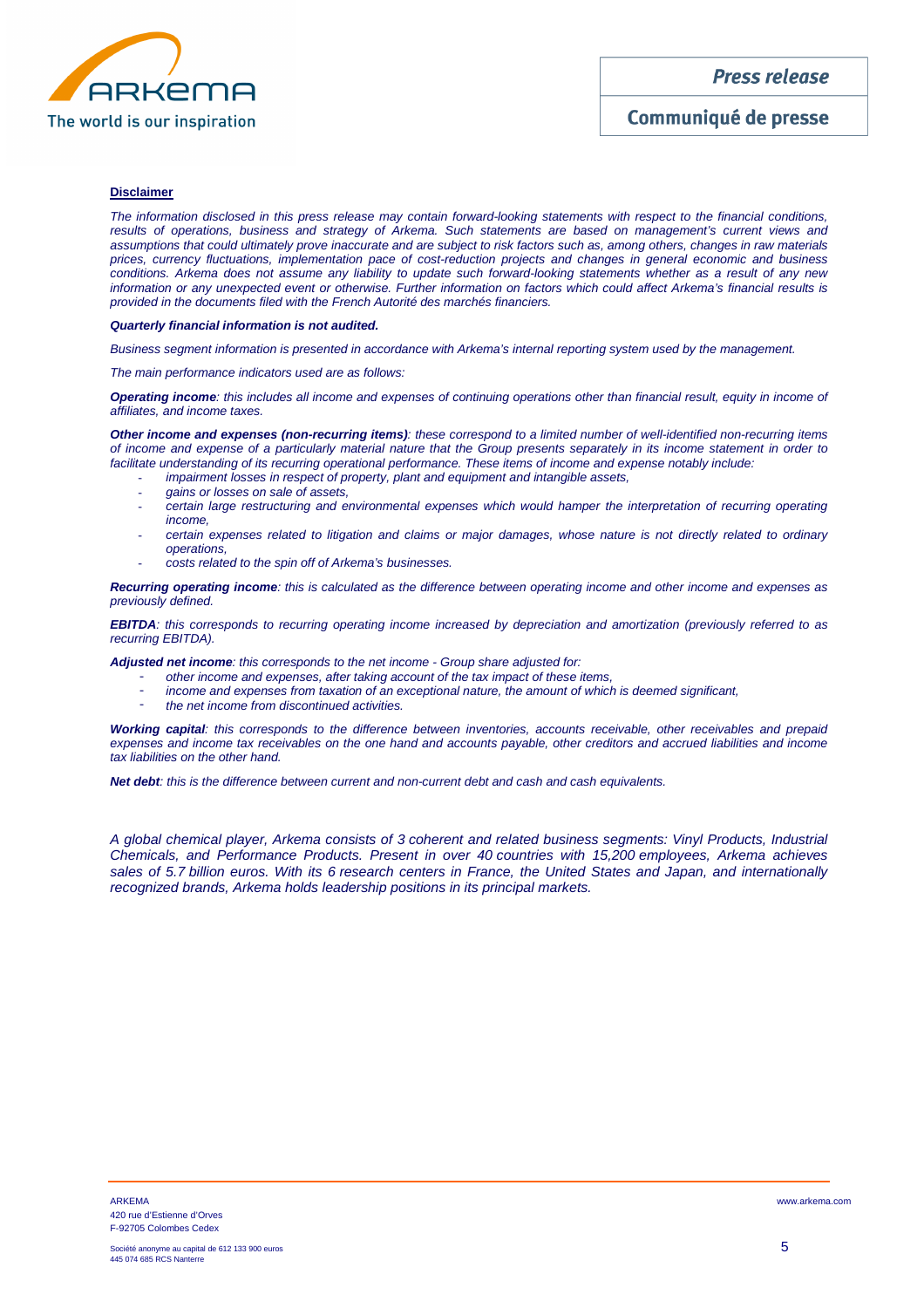

Communiqué de presse

# **INVESTOR AND ANALYST FACTSHEET**

|                                                                            | 3Q'07          | 3Q'08          | 3Q'08/     | 9m'07         | <b>9m'08</b>   | 9m'08/     |
|----------------------------------------------------------------------------|----------------|----------------|------------|---------------|----------------|------------|
|                                                                            | $in \in m$     | $in \in m$     | 3Q'07      | $in \in m$    | $in \in m$     | 9m'07      |
| <b>Sales</b>                                                               | 1,380          | 1,450          | $+5.1%$    | 4,357         | 4,451          | $+2.2\%$   |
| <b>Vinyl Products</b>                                                      | 335            | 378            | $+12.8%$   | 1,085         | 1,162          | $+7.1%$    |
| <b>Industrial Chemicals</b>                                                | 603            | 661            | $+9.6%$    | 1,911         | 2,018          | $+5.6%$    |
| <b>Performance Products</b>                                                | 441            | 410            | (7.0)%     | 1,357         | 1,267          | (6.6)%     |
| Corporate                                                                  | 1              | 1              |            | 4             | $\overline{4}$ |            |
| <b>EBITDA</b>                                                              | 127            | 134            | $+5.5%$    | 411           | 451            | $+9.7%$    |
| <b>Vinyl Products</b>                                                      | 18             | $\overline{7}$ | $(61.1)\%$ | 79            | 38             | (51.9)%    |
| <b>Industrial Chemicals</b>                                                | 75             | 86             | $+14.7%$   | 222           | 276            | $+24.3%$   |
| <b>Performance Products</b>                                                | 44             | 44             |            | 148           | 163            | $+10.1%$   |
| Corporate<br><b>EBITDA margin</b>                                          | (10)<br>9.2%   | (3)<br>9.2%    |            | (38)<br>9.4%  | (26)<br>10.1%  |            |
|                                                                            |                |                |            |               |                |            |
| <b>Vinyl Products</b><br><b>Industrial Chemicals</b>                       | 5.4%<br>12.4%  | 1.9%<br>13.0%  |            | 7.3%<br>11.6% | 3.3%<br>13.7%  |            |
| <b>Performance Products</b>                                                | 10.0%          | 10.7%          |            | 10.9%         | 12.9%          |            |
| Depreciation and amortization                                              | (52)           | (62)           | $+19%$     | (159)         | (182)          | $+14%$     |
| <b>Recurring EBIT</b>                                                      | 75             | 72             | $(4.0)\%$  | 252           | 269            | $+6.7%$    |
| <b>Vinyl Products</b>                                                      | 12             | (2)            | (116.7)    | 61            | 10             | $(83.6)\%$ |
|                                                                            |                |                | %          |               |                |            |
| <b>Industrial Chemicals</b>                                                | 51             | 54             | $+5.9%$    | 147           | 185            | $+25.9%$   |
| <b>Performance Products</b>                                                | 23             | 23             |            | 84            | 100            | $+19.0%$   |
| Corporate                                                                  | (11)           | (3)            |            | (40)          | (26)           |            |
| <b>NR</b> items                                                            | (9)            | (8)            |            | (88)          | (18)           |            |
| Equity in income of affiliates                                             | $\overline{2}$ | 3              |            | 3             | 6              |            |
| <b>Financial results</b>                                                   | (3)            | (12)           |            | (12)          | (26)           |            |
| Income taxes                                                               | (26)           | (15)           |            | (66)          | (58)           |            |
| Net income - continuing operations<br>Net income - discontinued operations | 39             | 40             |            | 89<br>17      | 173            |            |
| <b>Net income - Group share</b>                                            | 37             | 40             | $+8.1%$    | 104           | 172            | $+65.4%$   |
| <b>EPS</b> (diluted)                                                       | 0.61           | 0.66           | $+8.2%$    | 1.71          | 2.83           | $+65.5%$   |
| <b>Adjusted EPS (diluted)</b>                                              | 0.77           | 0.77           |            | 2.73          | 3.08           | $+12.8%$   |
| Adjusted net income                                                        | 47             | 47             |            | 166           | 187            | $+12.7%$   |
| <b>Capital expenditures</b>                                                | 74             | 86             | $+16.2%$   | 182           | 189            | $+3.8%$    |
| <b>Vinyl Products</b>                                                      | 30             | 27             |            | 62            | 56             |            |
| <b>Industrial Chemicals</b>                                                | 24             | 40             |            | 60            | 86             |            |
| <b>Performance Products</b>                                                | 19             | 18             |            | 57            | 45             |            |
|                                                                            |                |                |            |               |                |            |
| Net cash flow <sup>1</sup>                                                 |                |                |            | 192           | (54)           |            |
|                                                                            |                |                |            | 12/31/07      | 09/30/08       |            |
| <b>Working capital</b>                                                     |                |                |            | 1,112         | 1,265          |            |
| WC as % of sales <sup>2</sup>                                              |                |                |            | 21.1%         | 21.8%          |            |
| <b>Net debt</b>                                                            |                |                |            | 459           | 580            |            |
| NR pre-spin off items                                                      |                |                |            | 122           | 84             |            |
| Gearing <sup>3</sup>                                                       |                |                |            | 30%           | 32%            |            |

 $^1$  Calculated as cash flow from operating activities plus cash flow from investing activities<br> $^2$  Calculated as working capital end of period divided by 4 times quarterly sales<br> $^3$  Calculated as net financial debt + N

ׇ֚֬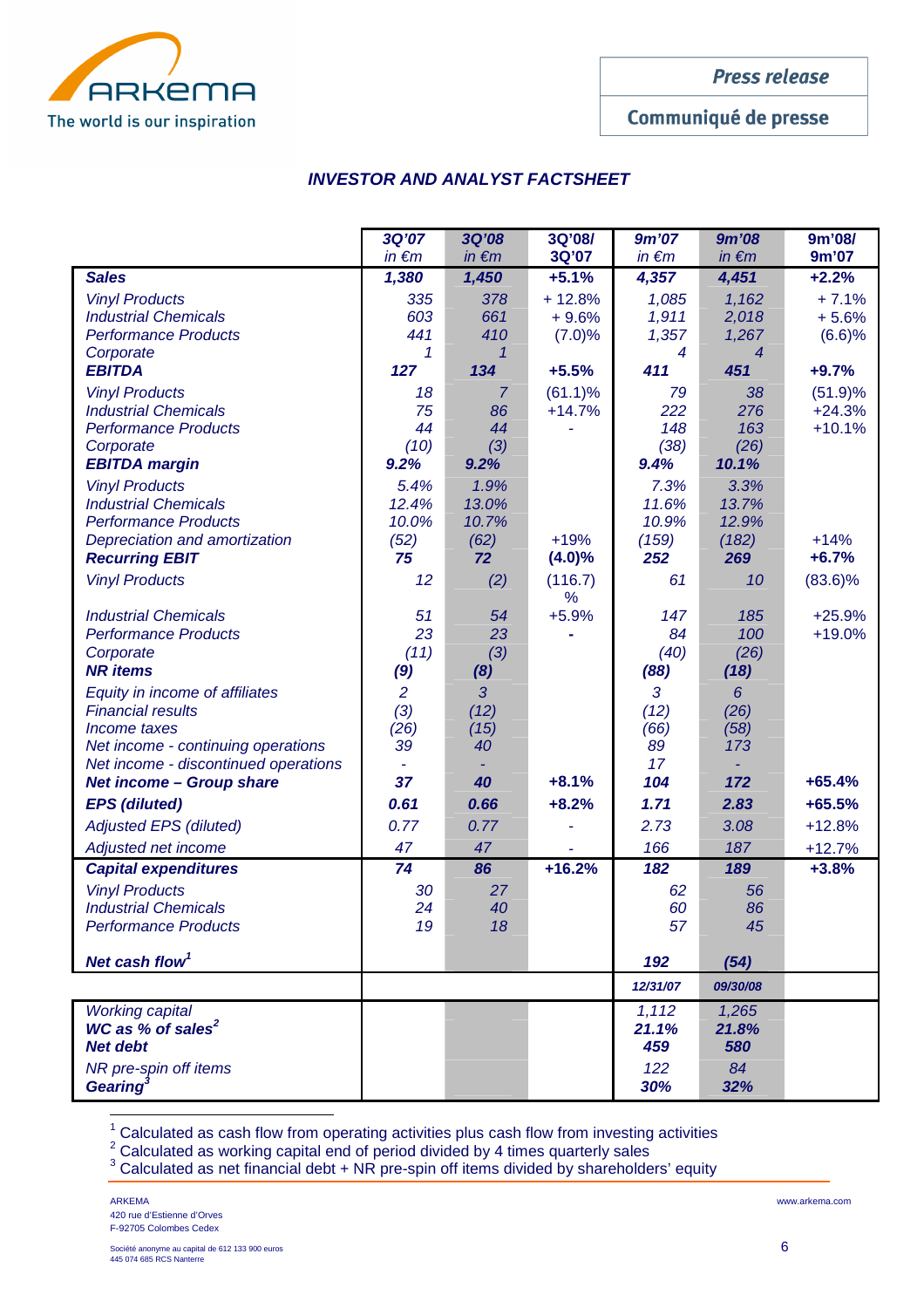

# **THIRD QUARTER 2008 PERFORMANCE**

### **SALES UP +5.1%**

- +8.7% organic growth (at constant exchange rate and scope of business)
- Price increases in each business unit
- Slowdown of automotive and of construction markets affected volumes in PVC downstream, PMMA and Functional Additives.
- Volumes in some business units in Industrial Chemicals were affected by hurricanes in the US

|                             |                             | <b>Volume</b>              | <b>Price</b>              | <b>Scope</b>     | <b>FX</b> rate    |
|-----------------------------|-----------------------------|----------------------------|---------------------------|------------------|-------------------|
| <b>Arkema</b>               |                             | (2.7)%                     | $+11.4%$                  | (0.5)%           | $(3.1)\%$         |
| <b>Vinyl Products</b>       |                             |                            | $^{+++}$                  |                  | -                 |
| <b>Industrial Chemicals</b> |                             | --                         | $^{+++}$                  | $^{\mathrm{++}}$ | --                |
| <b>Performance Products</b> |                             |                            | $^{+++}$                  | ---              | --                |
| Legend:                     | $\frac{4}{2}$ =" : +/- 0.5% | "+": $[+0.5\% - +2.5\%]$   | "++" : [+2.5% - +5%]      |                  | $"+++"$ : >+5%    |
|                             |                             | "-": $[(0.5)\% - (2.5)\%]$ | "--": $[(2.5)\% - (5)\%]$ |                  | "---": $\lt(5)\%$ |

# $E$ **BITDA UP**  $+5.5%$   $AT \tL 134m$

### **Positive Contract Contract Contract Contract Contract Contract Contract Contract Contract Contract Contract Contract Contract Contract Contract Contract Contract Contract Contract Contract Contract Contract Contract Contr**

Price increases in each business units **€/\$** exchange rate Restructuring and ongoing productivity initiatives Increase in raw material costs Start-ups of growth projects Margin squeeze in Vinyl Products

- Estimated negative impact from the  $\epsilon/\$  exchange rate conversion effect:  $\epsilon$ (4.5) million
- Limited contribution from M&A: acquisition of Coatex and PMMA (ex-Repsol) compensated by divestitures of urea formaldehyde resins and superabsorbant polymers business.

# **VINYL PRODUCTS**

- Good demand in caustic soda
- Slowdown of construction in Europe
- Higher volumes in PVC compared to a low  $3<sup>rd</sup>$  quarter 2007 affected by shutdowns in Fos and Lavéra (France)
- Price increases to compensate for higher ethylene and natural gas prices but remaining margin squeeze in PVC
- Strong focus on costs (restructuring plans and ongoing productivity initiatives to compensate for inflation on fixed costs).

### **INDUSTRIAL CHEMICALS**

- EBITDA up 14.7% and EBITDA margin at 13%
- Significant price increase in each of the business units
- Weaker automotive demand affected volumes in PMMA
- Volumes in some business units were affected by hurricanes in the US
- Significant contribution from growth projects (Fluorochemicals in Calvert-City and new developments in DMDS in Thiochemicals)
- Positive contribution from M&A with the successful integration of Coatex
- Benefits from restructuring plans implemented at Pierre-Bénite (Fluorochemicals), Lacq (Thiochemicals) and Carling (Acrylics)
- Negative impact of US dollar vs. euro exchange rate
- Acrylics remain in low cycle conditions with a slight increase in margins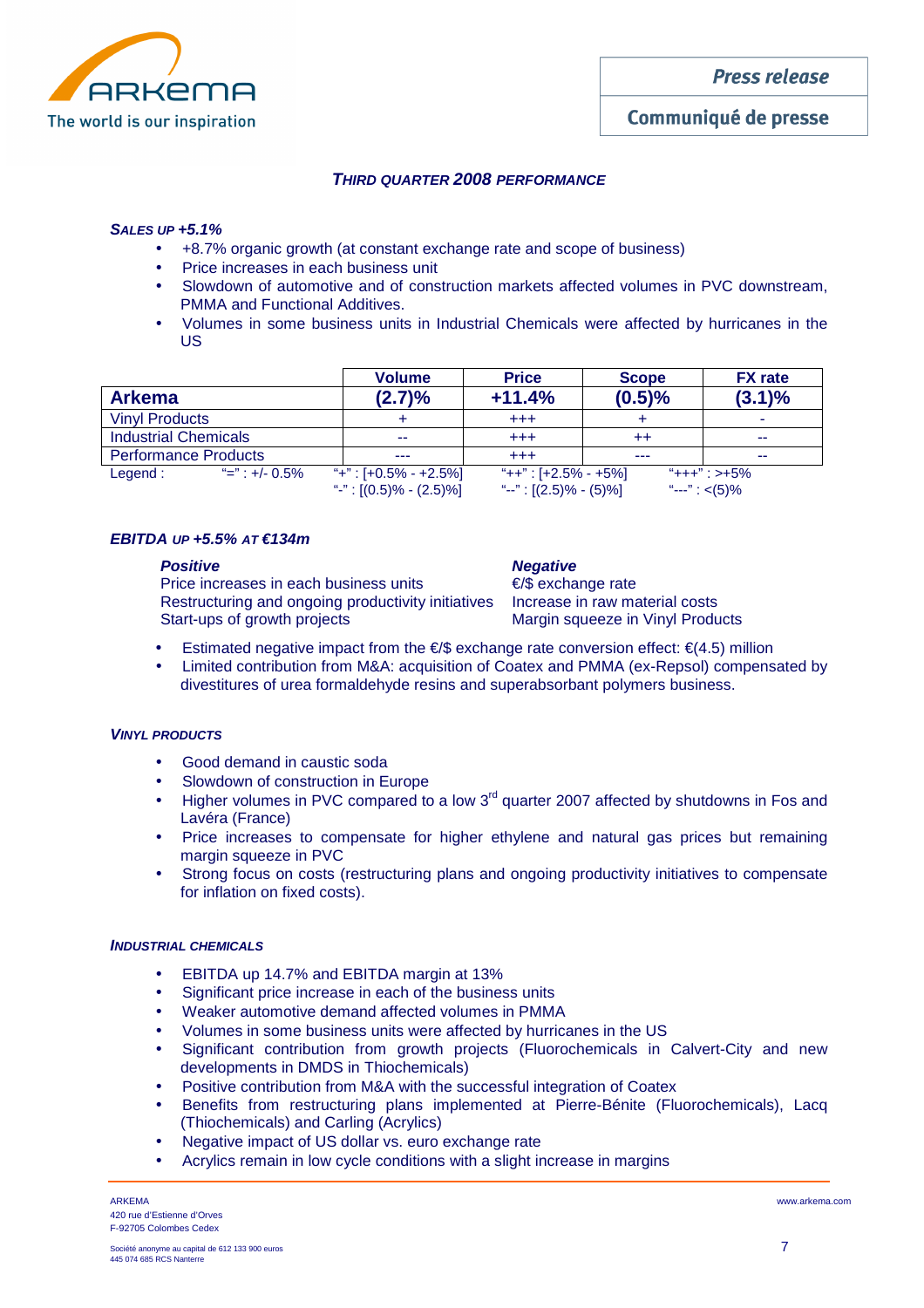

### **PERFORMANCE PRODUCTS**

- +4.5% organic growth sustained by strong price increases in each business unit to compensate for higher raw material costs
- +10% EBITDA growth at constant scope of business
- Slowdown in construction affected results of Functional Additives
- Negative impact of US dollar vs. euro exchange rate
- Strong contribution from restructuring initiatives in polyamides and Functional Additives

### **NON RECURRING ITEMS:**

•  $\in$  (8) million compared to  $\in$  (9) million in 3Q'07.

| <b>Items</b>           | 9m'07 | 9m'08 | <b>Comments on 9m'08</b>                              |
|------------------------|-------|-------|-------------------------------------------------------|
| <b>Recurring Capex</b> | (161) | (168) |                                                       |
| Variation in WC        | 9     | (91)  | Seasonality and price increases                       |
| NR items               | (60)  | (44)  | Mainly restructuring charges                          |
| NR pre spin off        | (58)  | (42)  | Including €14m for chlorochemicals capex              |
| Impact from M&A        | 136   | (19)  | Mainly acquisition of Repsol's PMMA and OdorTech      |
| Net cash flow          | 192   | (54)  |                                                       |
| <b>Rec. FCF before</b> | 165   | 142   | Recurring FCF excludes variation in WC, NR items, M&A |
| working capital        |       |       |                                                       |

### **CASH FLOWS, NET DEBT AND PROVISIONS (9 MONTHS)**

| <b>Net debt</b> (in $\notin$ m) | 12/31/07 | 09/30/08 |
|---------------------------------|----------|----------|
| Net debt                        | 459      | 580      |
| Remaining pre-spin off NR items | 122      | 84       |
| Equivalent net debt (12/31/07)  | 581      | 664      |
| <b>Gearing</b>                  | 30%      | $.32\%$  |

- Payment of dividend of €46 million
- Impact of the share capital increase reserved for employees of €19 million
- Buyback of 659,274 shares for €22 million (out of which 358,444 shares were bought in Q3'08 for €11 million)
- 28% gearing (32% gearing including  $\epsilon$  84 million NR pre spin-off)

| Remaining pre-spin off NR items as of end of year (in $\epsilon$ m) | 12/31/07 | 09/30/08 |
|---------------------------------------------------------------------|----------|----------|
| Provisions booked end 2005                                          | 115      |          |
| Cash deposit (European antitrust litigations)                       | (18)     | (24)     |
| Vinyl restructuring plan capex                                      | 25       |          |
| Non-recurring pre-spin off items                                    | 122      | 84       |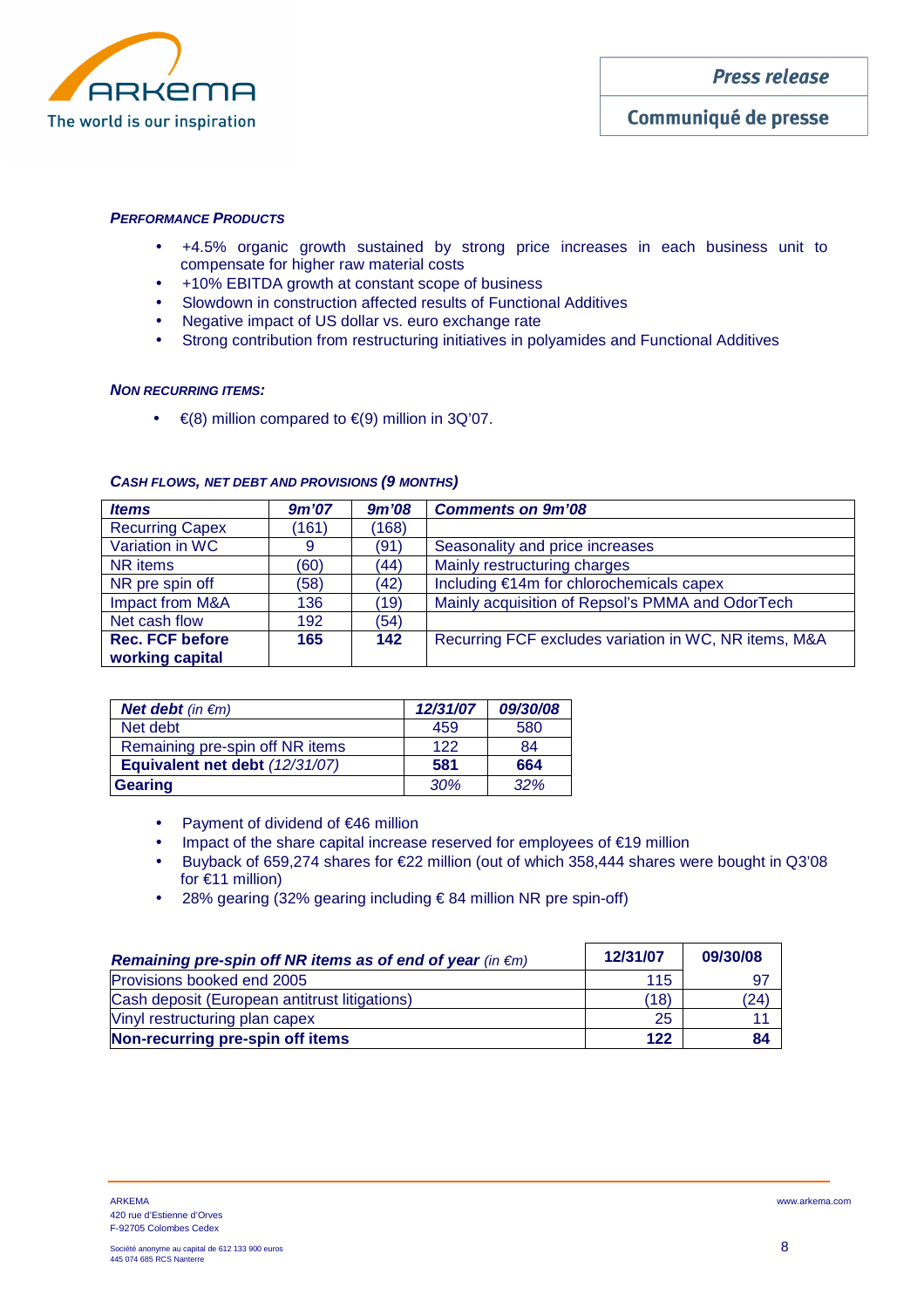

### **OUTLOOK:**

- Over the first nine months, the EBITDA increased strongly by 10% compared to the previous year
- Since mid-October, sudden ongoing slowdown of demand in some markets, especially in the automotive and construction, amplified by destocking which strongly limits visibility on the economic environment in the 4<sup>th</sup> quarter of 2008.
- Fortunately, due to the ongoing action plan, 2008 EBITDA margin should be close to the 10% target.
- Arkema's priority is to continue to implement its structural projects especially in order to reduce significantly its fixed costs and to strictly manage its working capital by adjusting, if needed, the utilization of its production capacities.
- End of 2008, cumulative fixed cost savings should exceed €330 million versus 2005
- Arkema will accelerate the implementation of its strategy to increase its resistance.
- The quality of its balance sheet, its capacity to accelerate the transformation of the company and to improve its cost structure as well as new projects being considered are strong assets to face the year ahead.

### **HIGHLIGHTS SINCE JULY 1 ST:**

- Project for a new 2-ethyl hexyl acrylate production unit at Carling (France) to strengthen Arkema's acrylic business. The 50 ktonnes unit will come on stream in fall 2009.
- Arkema invested €10 million to expand its hydrazine hydrate derivatives production capacities in Lannemezan (France).
- Start-up of the expansion of the hydrogen peroxide production capacity in Shanghai (China). The doubling of the Shanghai's production capacity at 80,000 tonnes/year will enable Arkema to meet the growing demand of Asian markets and increases Arkema's global hydrogen peroxide production capacity to approximately 400,000 tonnes/year.
- Altuglas International announced the shutdown of its plant in Pomezia (Italy) which produced PMMA cast sheets and blocks. The current production will be split between the two other European cast sheet plants of Altuglas International (Saint-Avold in France and Bronderslev in Denmark).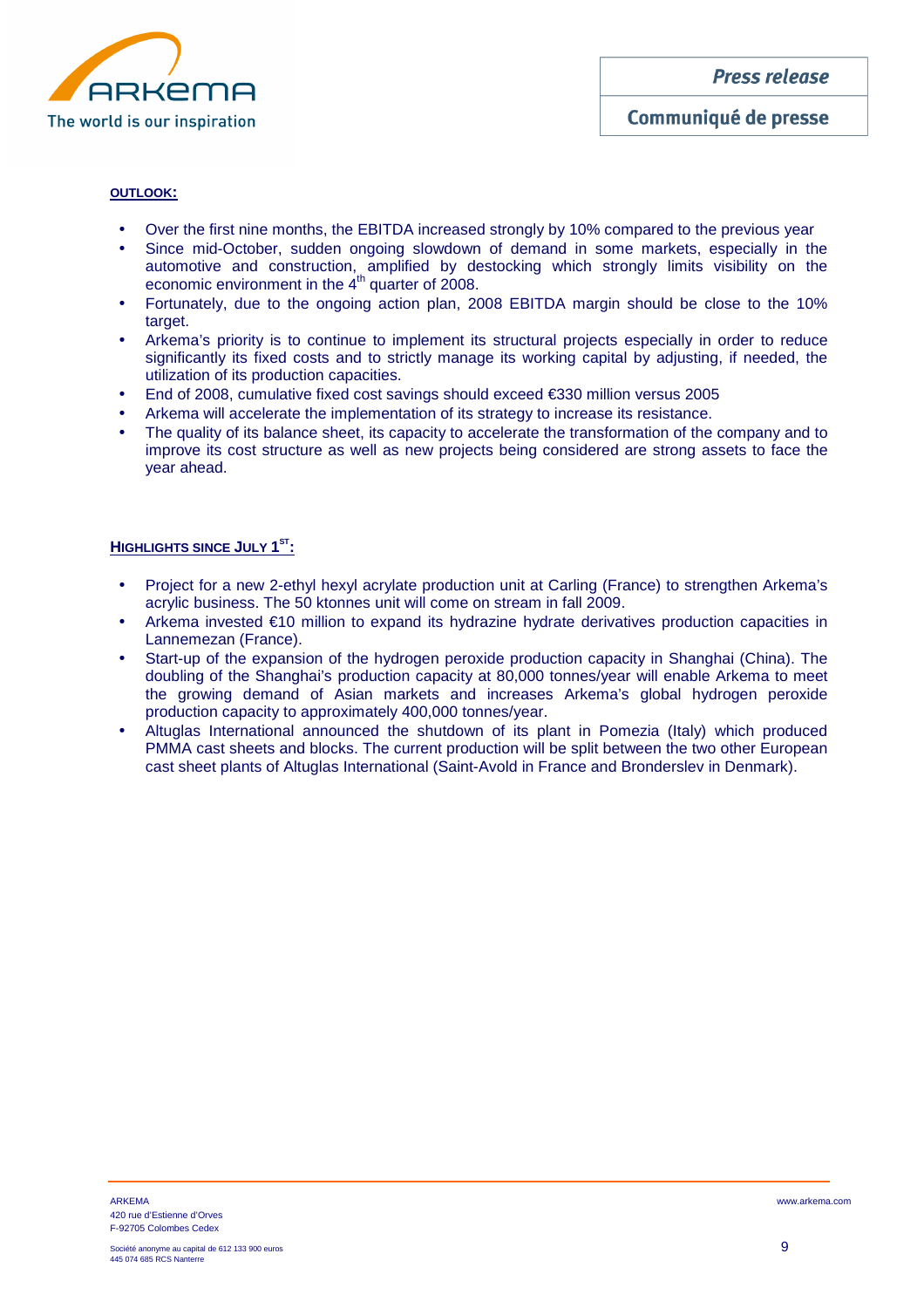

# **ARKEMA Financial Statements**

**Consolidated financial statements - At the end of September 2008**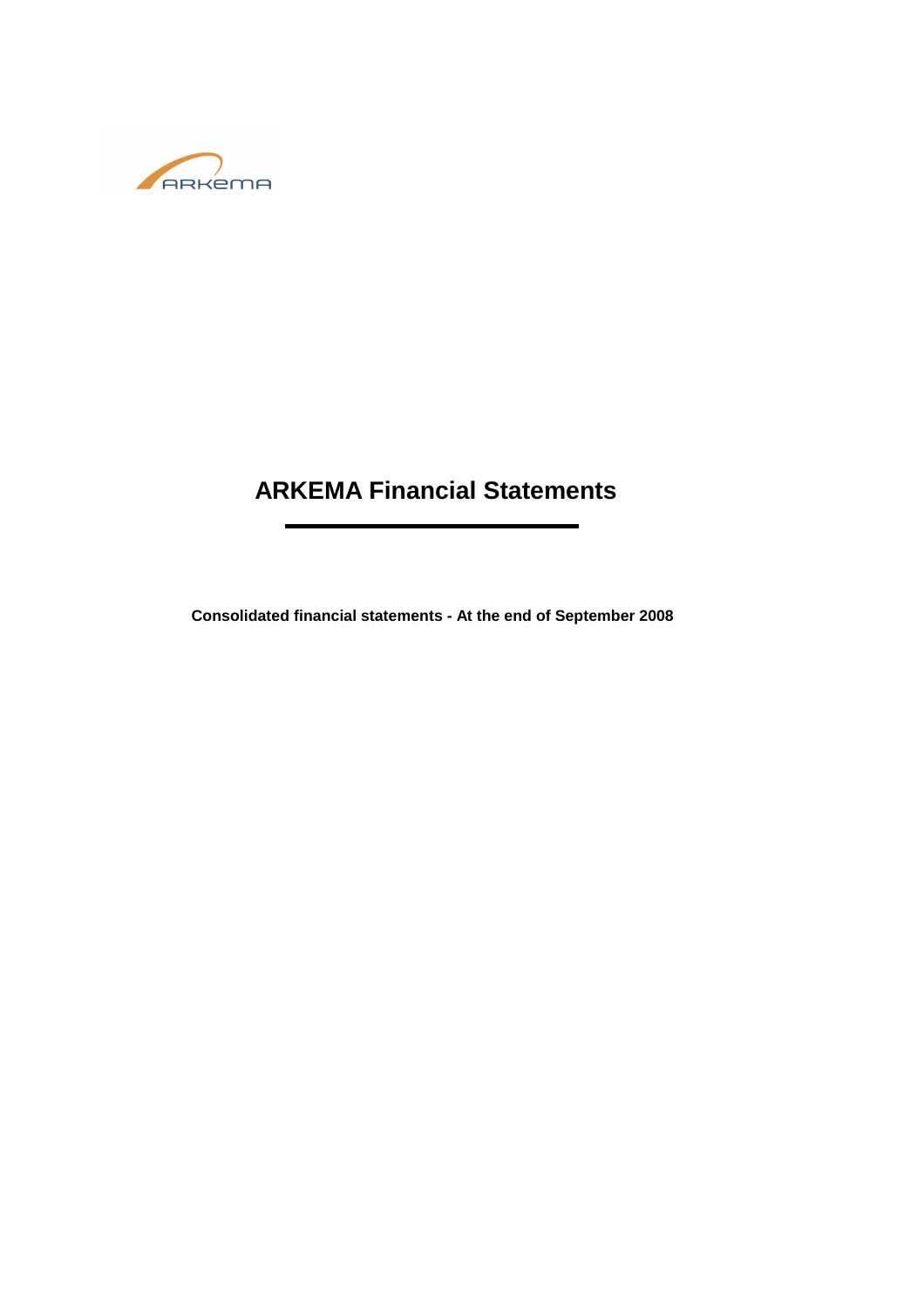# **INCOME STATEMENT**

| (In millions of euros)<br>Consolidated<br>Consolidated<br>Consolidated<br>Consolidated<br>(audited)<br>(audited)<br><b>Sales</b><br>1 4 5 0<br>1 3 8 0<br>4 4 5 1<br>4 3 5 7<br>Operating expenses<br>(1247)<br>(1168)<br>(3772)<br>(3688)<br>Research and development expenses<br>(118)<br>(39)<br>(38)<br>(114)<br>Selling and administrative expenses<br>(92)<br>(99)<br>(303)<br>(292)<br>252<br>72<br>269<br>75<br><b>Recurring operating income</b><br>Other income and expenses<br>(9)<br>(8)<br>(18)<br>(88)<br>164<br><b>Operating income</b><br>251<br>66<br>64<br>Equity in income of affiliates<br>3<br>$\overline{2}$<br>3<br>6<br>Financial result<br>(12)<br>(12)<br>(26)<br>(3)<br>Income taxes<br>(15)<br>(26)<br>(66)<br>(58)<br>39<br>40<br>173<br>89<br>Net income of continuing operations<br>Net income of discontinued operations<br>(1)<br>17<br>٠<br>173<br>38<br>106<br>Net income<br>40<br>$\overline{2}$<br>Of which minority interests<br>$\mathbf{1}$<br>$\mathbf{1}$<br>Net income - Group share<br>172<br>104<br>37<br>40<br>Earnings per share (amount in euros)<br>0.66<br>0.61<br>1,72<br>2,84<br>Diluted earnings per share (amount in euros)<br>1,71<br>0.66<br>2,83<br>0.61<br>Depreciation and amortization<br>(159)<br>(62)<br>(182)<br>(52)<br><b>Recurring EBITDA</b><br>134<br>451<br>127<br>411<br><b>Adjusted net income</b><br>47<br>187<br>47<br>166 | 3rd Quarter 2008 | End of September 2008 | 3rd Quarter 2007 | End of September 2007 |
|-----------------------------------------------------------------------------------------------------------------------------------------------------------------------------------------------------------------------------------------------------------------------------------------------------------------------------------------------------------------------------------------------------------------------------------------------------------------------------------------------------------------------------------------------------------------------------------------------------------------------------------------------------------------------------------------------------------------------------------------------------------------------------------------------------------------------------------------------------------------------------------------------------------------------------------------------------------------------------------------------------------------------------------------------------------------------------------------------------------------------------------------------------------------------------------------------------------------------------------------------------------------------------------------------------------------------------------------------------------------------------------------------------|------------------|-----------------------|------------------|-----------------------|
|                                                                                                                                                                                                                                                                                                                                                                                                                                                                                                                                                                                                                                                                                                                                                                                                                                                                                                                                                                                                                                                                                                                                                                                                                                                                                                                                                                                                     |                  |                       |                  |                       |
|                                                                                                                                                                                                                                                                                                                                                                                                                                                                                                                                                                                                                                                                                                                                                                                                                                                                                                                                                                                                                                                                                                                                                                                                                                                                                                                                                                                                     |                  |                       |                  |                       |
|                                                                                                                                                                                                                                                                                                                                                                                                                                                                                                                                                                                                                                                                                                                                                                                                                                                                                                                                                                                                                                                                                                                                                                                                                                                                                                                                                                                                     |                  |                       |                  |                       |
|                                                                                                                                                                                                                                                                                                                                                                                                                                                                                                                                                                                                                                                                                                                                                                                                                                                                                                                                                                                                                                                                                                                                                                                                                                                                                                                                                                                                     |                  |                       |                  |                       |
|                                                                                                                                                                                                                                                                                                                                                                                                                                                                                                                                                                                                                                                                                                                                                                                                                                                                                                                                                                                                                                                                                                                                                                                                                                                                                                                                                                                                     |                  |                       |                  |                       |
|                                                                                                                                                                                                                                                                                                                                                                                                                                                                                                                                                                                                                                                                                                                                                                                                                                                                                                                                                                                                                                                                                                                                                                                                                                                                                                                                                                                                     |                  |                       |                  |                       |
|                                                                                                                                                                                                                                                                                                                                                                                                                                                                                                                                                                                                                                                                                                                                                                                                                                                                                                                                                                                                                                                                                                                                                                                                                                                                                                                                                                                                     |                  |                       |                  |                       |
|                                                                                                                                                                                                                                                                                                                                                                                                                                                                                                                                                                                                                                                                                                                                                                                                                                                                                                                                                                                                                                                                                                                                                                                                                                                                                                                                                                                                     |                  |                       |                  |                       |
|                                                                                                                                                                                                                                                                                                                                                                                                                                                                                                                                                                                                                                                                                                                                                                                                                                                                                                                                                                                                                                                                                                                                                                                                                                                                                                                                                                                                     |                  |                       |                  |                       |
|                                                                                                                                                                                                                                                                                                                                                                                                                                                                                                                                                                                                                                                                                                                                                                                                                                                                                                                                                                                                                                                                                                                                                                                                                                                                                                                                                                                                     |                  |                       |                  |                       |
|                                                                                                                                                                                                                                                                                                                                                                                                                                                                                                                                                                                                                                                                                                                                                                                                                                                                                                                                                                                                                                                                                                                                                                                                                                                                                                                                                                                                     |                  |                       |                  |                       |
|                                                                                                                                                                                                                                                                                                                                                                                                                                                                                                                                                                                                                                                                                                                                                                                                                                                                                                                                                                                                                                                                                                                                                                                                                                                                                                                                                                                                     |                  |                       |                  |                       |
|                                                                                                                                                                                                                                                                                                                                                                                                                                                                                                                                                                                                                                                                                                                                                                                                                                                                                                                                                                                                                                                                                                                                                                                                                                                                                                                                                                                                     |                  |                       |                  |                       |
|                                                                                                                                                                                                                                                                                                                                                                                                                                                                                                                                                                                                                                                                                                                                                                                                                                                                                                                                                                                                                                                                                                                                                                                                                                                                                                                                                                                                     |                  |                       |                  |                       |
|                                                                                                                                                                                                                                                                                                                                                                                                                                                                                                                                                                                                                                                                                                                                                                                                                                                                                                                                                                                                                                                                                                                                                                                                                                                                                                                                                                                                     |                  |                       |                  |                       |
|                                                                                                                                                                                                                                                                                                                                                                                                                                                                                                                                                                                                                                                                                                                                                                                                                                                                                                                                                                                                                                                                                                                                                                                                                                                                                                                                                                                                     |                  |                       |                  |                       |
|                                                                                                                                                                                                                                                                                                                                                                                                                                                                                                                                                                                                                                                                                                                                                                                                                                                                                                                                                                                                                                                                                                                                                                                                                                                                                                                                                                                                     |                  |                       |                  |                       |
|                                                                                                                                                                                                                                                                                                                                                                                                                                                                                                                                                                                                                                                                                                                                                                                                                                                                                                                                                                                                                                                                                                                                                                                                                                                                                                                                                                                                     |                  |                       |                  |                       |
|                                                                                                                                                                                                                                                                                                                                                                                                                                                                                                                                                                                                                                                                                                                                                                                                                                                                                                                                                                                                                                                                                                                                                                                                                                                                                                                                                                                                     |                  |                       |                  |                       |
|                                                                                                                                                                                                                                                                                                                                                                                                                                                                                                                                                                                                                                                                                                                                                                                                                                                                                                                                                                                                                                                                                                                                                                                                                                                                                                                                                                                                     |                  |                       |                  |                       |
|                                                                                                                                                                                                                                                                                                                                                                                                                                                                                                                                                                                                                                                                                                                                                                                                                                                                                                                                                                                                                                                                                                                                                                                                                                                                                                                                                                                                     |                  |                       |                  |                       |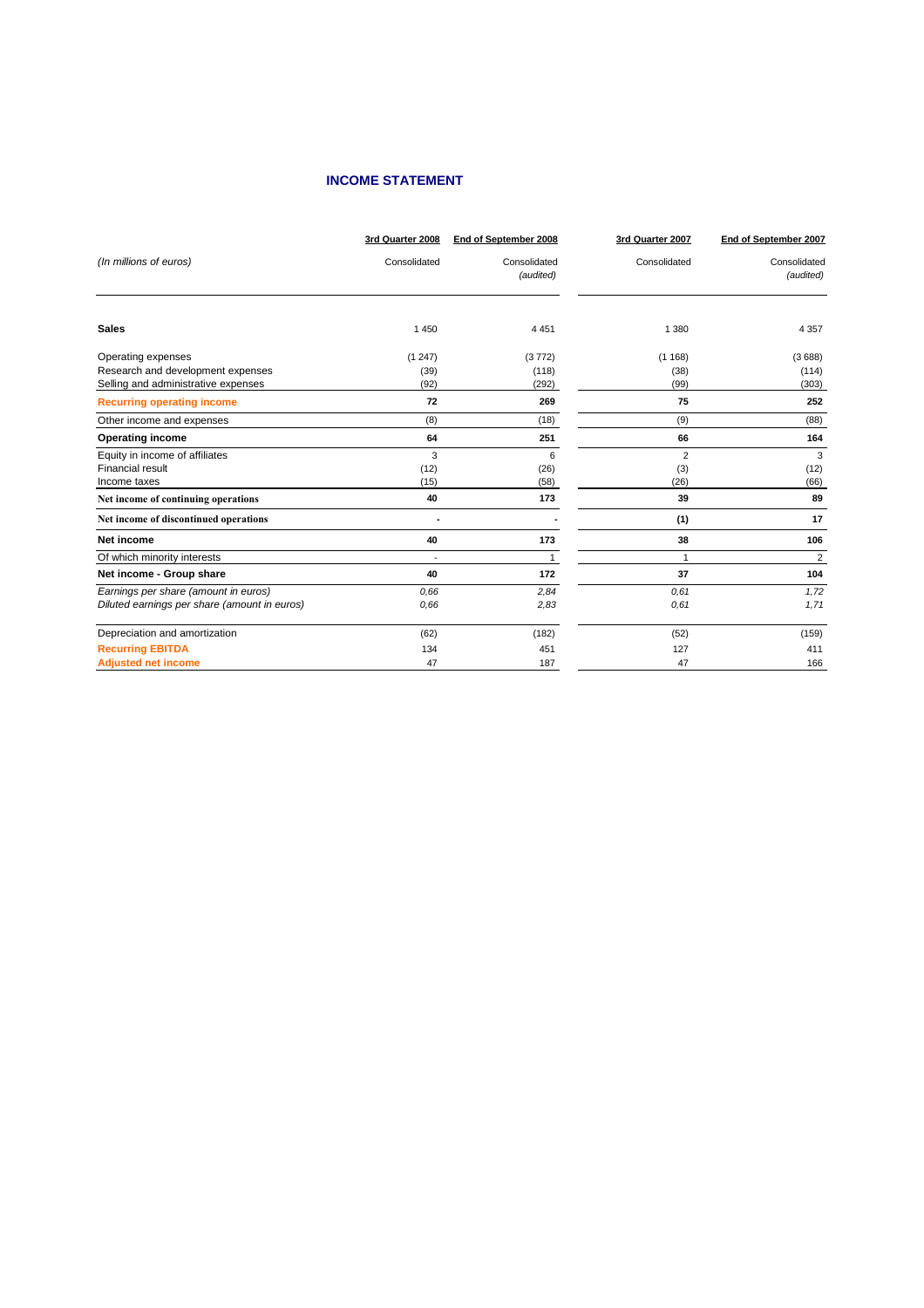# **BALANCE SHEET**

|                                                | 30.09.2008    | 31.12.2007 |     |
|------------------------------------------------|---------------|------------|-----|
|                                                | (non audited) | (audited)  |     |
| (In millions of euros)                         |               |            |     |
| <b>ASSETS</b>                                  |               |            |     |
| Intangible assets, net                         | 450           | 460        |     |
| Property, plant and equipment, net             | 1566          | 1525       |     |
| Equity affiliates: investments and loans       | 50            | 42         |     |
| Other investments                              | 25            | 24         |     |
| Deferred income tax assets                     | 17            | 18         |     |
| Other non-current assets                       | 138           | 117        | (1) |
| <b>TOTAL NON-CURRENT ASSETS</b>                | 2 2 4 6       | 2 1 8 6    |     |
| Inventories                                    | 1 0 8 2       | 1017       |     |
| Accounts receivable                            | 1 1 2 3       | 1 0 0 0    |     |
| Prepaid expenses and other current assets      | 127           | 160        |     |
| Income taxes recoverable                       | 13            | 14         | (1) |
| Other current asset                            | 5             | 1          |     |
| Cash and cash equivalents                      | 71            | 58         |     |
| <b>Total assets of discontinued operations</b> |               |            |     |
| <b>TOTAL CURRENT ASSETS</b>                    | 2421          | 2 2 5 0    |     |
| <b>TOTAL ASSETS</b>                            | 4 6 6 7       | 4 4 3 6    |     |
|                                                |               |            |     |
| <b>LIABILITIES AND SHAREHOLDERS' EQUITY</b>    |               |            |     |
| Share capital                                  | 612           | 605        |     |
| Paid-in surplus and retained earnings          | 1581          | 1432(2)    |     |
| Treasury shares                                | (22)          |            |     |
| Cumulative translation adjustment              | (106)         | (140)      |     |
| <b>SHAREHOLDERS' EQUITY - GROUP SHARE</b>      | 2065          | 1897       |     |
| <b>Minority interests</b>                      | 22            | 21         |     |
| <b>TOTAL SHAREHOLDERS' EQUITY</b>              | 2 0 8 7       | 1918       |     |
| Deferred income tax liabilities                | 43            | 54         |     |
| Provisions                                     | 801           | 850 (2)    |     |
| Non-current debt                               | 69            | 61         |     |
| <b>TOTAL NON-CURRENT LIABILITIES</b>           | 913           | 965        |     |
| Accounts payable                               | 747           | 786        |     |
| Other creditors and accrued liabilities        | 311           | 290        |     |
| Income taxes payable                           | 21            | 15         |     |
| Other current liability                        | 6             | 6          |     |
| Current debt                                   | 582           | 456        |     |
| Total liabilities of discountinued operations  |               |            |     |
| <b>TOTAL CURRENT LIABILITIES</b>               | 1667          | 1 5 5 3    |     |
|                                                |               |            |     |
| TOTAL LIABILITIES AND SHAREHOLDERS' EQUITY     | 4667          | 4 4 3 6    |     |

(1) Starting 2007, the Tax Research Credit is reclassified from Income taxes to Other non-current assets.

(2) Includes the adjustment related to Arkema France Pensions (Retraites chapeaux) accounted for as error correction, which increases the pensions provisions for 17 M€.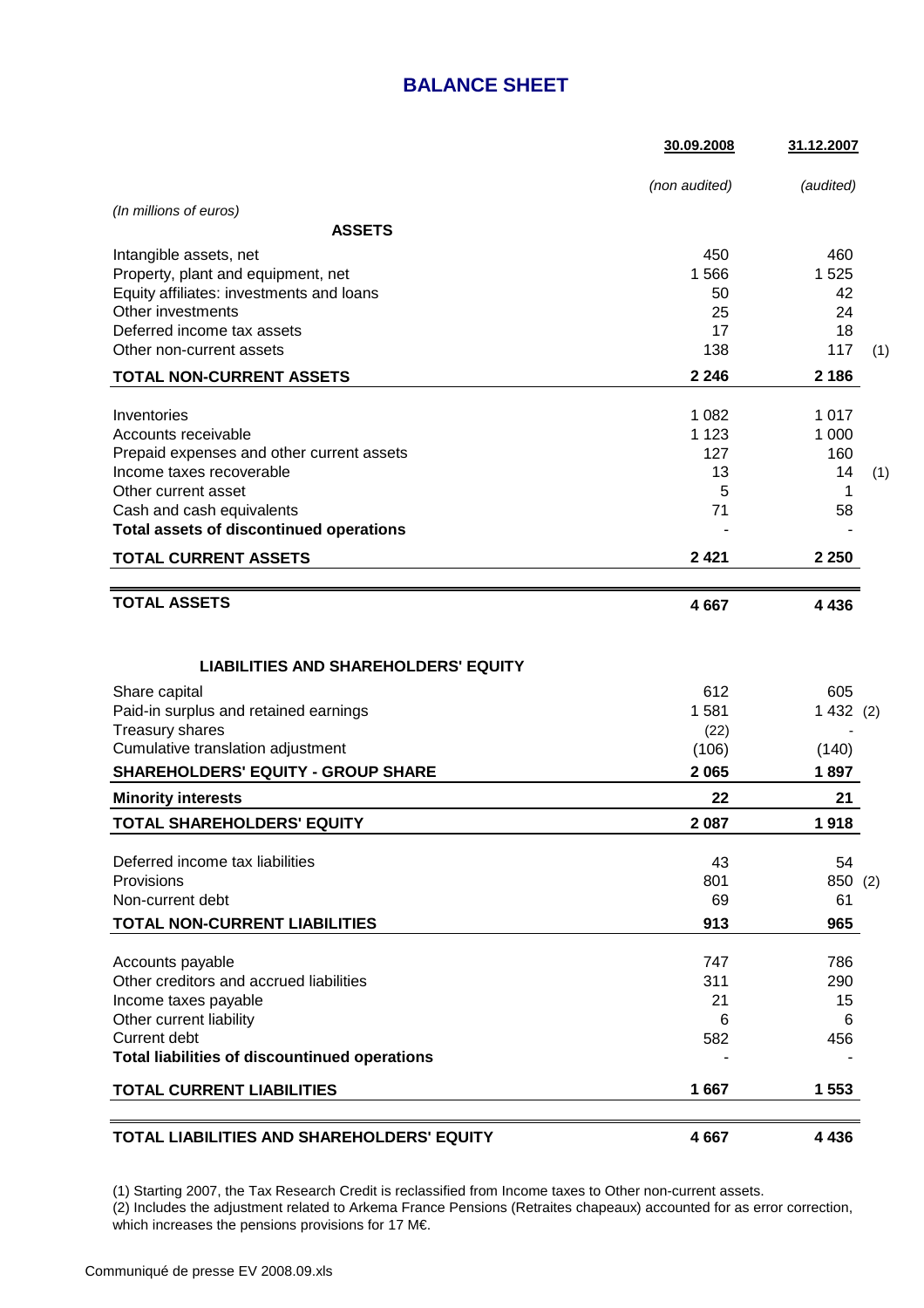# **CASH FLOW STATEMENT**

| (In millions of euros)<br>(non audited)<br>(non audited)<br>Cash flow - operating activities<br>Net income<br>173<br>106<br>192<br>Depreciation, amortization and impairment of assets<br>179<br>Provisions, valuation allowances and deferred taxes<br>(54)<br>11<br>(Gains)/losses on sales of assets<br>(26)<br>(57)<br>Undistributed affiliate equity earnings<br>(6)<br>(3)<br>Change in working capital<br>(91)<br>9<br>$(1)$ $(2)$<br>5<br>Other changes<br>8<br>196<br>250<br>Cash flow from operating activities<br>Cash flow - investing activities<br>Intangible assets and property, plant, and equipment, additions<br>(189)<br>(182)<br>Change in fixed assets payables<br>(37)<br>(30)<br>(2)<br>Acquisitions of subsidiaries, net of cash acquired<br>(13)<br>(3)<br>Increase in long-term loans<br>(38)<br>(13)<br>(1)<br><b>Total expenditures</b><br>(277)<br>(229)<br>Proceeds from sale of intangible assets and property, plant and<br>equipment<br>28<br>38<br>Change in fixed assets receivables<br>(14)<br>Proceeds from sale of subsidiaries, net of cash sold<br>105<br>Proceeds from sale of other investments<br>1<br>13<br>26<br>Repayment of long-term loans<br><b>Total divestitures</b><br>27<br>171<br>Cash flow from investing activities<br>(250)<br>(58)<br><b>Cash flow - financing activities</b><br>18<br><b>Issuance of shares</b><br>5<br>(22)<br>Purchase of treasury shares<br>Dividends paid to Parent company shareholders<br>(46)<br>Dividends paid to Minority shareholders<br>Increase/ Decrease in long-term debt<br>96<br>(16)<br>Increase/ Decrease in short-term borrowings and bank overdrafts<br>33<br>(276)<br>Cash flow from financing activities<br>79<br>(288)<br>Net increase/(decrease) in cash and cash equivalents<br>25<br>(96)<br>Effect of exchange rates and changes in scope<br>(12)<br>(21)<br>Cash and cash equivalents at beginning of period<br>58<br>171<br>Cash and cash equivalents of discontinued operations at end of per<br>Short-term loan to discontinued operations<br>54<br>Cash and cash equivalents at end of period<br>71 | End of Sept 2008 | End of Sept 2007 |  |
|-----------------------------------------------------------------------------------------------------------------------------------------------------------------------------------------------------------------------------------------------------------------------------------------------------------------------------------------------------------------------------------------------------------------------------------------------------------------------------------------------------------------------------------------------------------------------------------------------------------------------------------------------------------------------------------------------------------------------------------------------------------------------------------------------------------------------------------------------------------------------------------------------------------------------------------------------------------------------------------------------------------------------------------------------------------------------------------------------------------------------------------------------------------------------------------------------------------------------------------------------------------------------------------------------------------------------------------------------------------------------------------------------------------------------------------------------------------------------------------------------------------------------------------------------------------------------------------------------------------------------------------------------------------------------------------------------------------------------------------------------------------------------------------------------------------------------------------------------------------------------------------------------------------------------------------------------------------------------------------------------------------------------------------------------------------------------------------------------------------------|------------------|------------------|--|
|                                                                                                                                                                                                                                                                                                                                                                                                                                                                                                                                                                                                                                                                                                                                                                                                                                                                                                                                                                                                                                                                                                                                                                                                                                                                                                                                                                                                                                                                                                                                                                                                                                                                                                                                                                                                                                                                                                                                                                                                                                                                                                                 |                  |                  |  |
|                                                                                                                                                                                                                                                                                                                                                                                                                                                                                                                                                                                                                                                                                                                                                                                                                                                                                                                                                                                                                                                                                                                                                                                                                                                                                                                                                                                                                                                                                                                                                                                                                                                                                                                                                                                                                                                                                                                                                                                                                                                                                                                 |                  |                  |  |
|                                                                                                                                                                                                                                                                                                                                                                                                                                                                                                                                                                                                                                                                                                                                                                                                                                                                                                                                                                                                                                                                                                                                                                                                                                                                                                                                                                                                                                                                                                                                                                                                                                                                                                                                                                                                                                                                                                                                                                                                                                                                                                                 |                  |                  |  |
|                                                                                                                                                                                                                                                                                                                                                                                                                                                                                                                                                                                                                                                                                                                                                                                                                                                                                                                                                                                                                                                                                                                                                                                                                                                                                                                                                                                                                                                                                                                                                                                                                                                                                                                                                                                                                                                                                                                                                                                                                                                                                                                 |                  |                  |  |
|                                                                                                                                                                                                                                                                                                                                                                                                                                                                                                                                                                                                                                                                                                                                                                                                                                                                                                                                                                                                                                                                                                                                                                                                                                                                                                                                                                                                                                                                                                                                                                                                                                                                                                                                                                                                                                                                                                                                                                                                                                                                                                                 |                  |                  |  |
|                                                                                                                                                                                                                                                                                                                                                                                                                                                                                                                                                                                                                                                                                                                                                                                                                                                                                                                                                                                                                                                                                                                                                                                                                                                                                                                                                                                                                                                                                                                                                                                                                                                                                                                                                                                                                                                                                                                                                                                                                                                                                                                 |                  |                  |  |
|                                                                                                                                                                                                                                                                                                                                                                                                                                                                                                                                                                                                                                                                                                                                                                                                                                                                                                                                                                                                                                                                                                                                                                                                                                                                                                                                                                                                                                                                                                                                                                                                                                                                                                                                                                                                                                                                                                                                                                                                                                                                                                                 |                  |                  |  |
|                                                                                                                                                                                                                                                                                                                                                                                                                                                                                                                                                                                                                                                                                                                                                                                                                                                                                                                                                                                                                                                                                                                                                                                                                                                                                                                                                                                                                                                                                                                                                                                                                                                                                                                                                                                                                                                                                                                                                                                                                                                                                                                 |                  |                  |  |
|                                                                                                                                                                                                                                                                                                                                                                                                                                                                                                                                                                                                                                                                                                                                                                                                                                                                                                                                                                                                                                                                                                                                                                                                                                                                                                                                                                                                                                                                                                                                                                                                                                                                                                                                                                                                                                                                                                                                                                                                                                                                                                                 |                  |                  |  |
|                                                                                                                                                                                                                                                                                                                                                                                                                                                                                                                                                                                                                                                                                                                                                                                                                                                                                                                                                                                                                                                                                                                                                                                                                                                                                                                                                                                                                                                                                                                                                                                                                                                                                                                                                                                                                                                                                                                                                                                                                                                                                                                 |                  |                  |  |
|                                                                                                                                                                                                                                                                                                                                                                                                                                                                                                                                                                                                                                                                                                                                                                                                                                                                                                                                                                                                                                                                                                                                                                                                                                                                                                                                                                                                                                                                                                                                                                                                                                                                                                                                                                                                                                                                                                                                                                                                                                                                                                                 |                  |                  |  |
|                                                                                                                                                                                                                                                                                                                                                                                                                                                                                                                                                                                                                                                                                                                                                                                                                                                                                                                                                                                                                                                                                                                                                                                                                                                                                                                                                                                                                                                                                                                                                                                                                                                                                                                                                                                                                                                                                                                                                                                                                                                                                                                 |                  |                  |  |
|                                                                                                                                                                                                                                                                                                                                                                                                                                                                                                                                                                                                                                                                                                                                                                                                                                                                                                                                                                                                                                                                                                                                                                                                                                                                                                                                                                                                                                                                                                                                                                                                                                                                                                                                                                                                                                                                                                                                                                                                                                                                                                                 |                  |                  |  |
|                                                                                                                                                                                                                                                                                                                                                                                                                                                                                                                                                                                                                                                                                                                                                                                                                                                                                                                                                                                                                                                                                                                                                                                                                                                                                                                                                                                                                                                                                                                                                                                                                                                                                                                                                                                                                                                                                                                                                                                                                                                                                                                 |                  |                  |  |
|                                                                                                                                                                                                                                                                                                                                                                                                                                                                                                                                                                                                                                                                                                                                                                                                                                                                                                                                                                                                                                                                                                                                                                                                                                                                                                                                                                                                                                                                                                                                                                                                                                                                                                                                                                                                                                                                                                                                                                                                                                                                                                                 |                  |                  |  |
|                                                                                                                                                                                                                                                                                                                                                                                                                                                                                                                                                                                                                                                                                                                                                                                                                                                                                                                                                                                                                                                                                                                                                                                                                                                                                                                                                                                                                                                                                                                                                                                                                                                                                                                                                                                                                                                                                                                                                                                                                                                                                                                 |                  |                  |  |
|                                                                                                                                                                                                                                                                                                                                                                                                                                                                                                                                                                                                                                                                                                                                                                                                                                                                                                                                                                                                                                                                                                                                                                                                                                                                                                                                                                                                                                                                                                                                                                                                                                                                                                                                                                                                                                                                                                                                                                                                                                                                                                                 |                  |                  |  |
|                                                                                                                                                                                                                                                                                                                                                                                                                                                                                                                                                                                                                                                                                                                                                                                                                                                                                                                                                                                                                                                                                                                                                                                                                                                                                                                                                                                                                                                                                                                                                                                                                                                                                                                                                                                                                                                                                                                                                                                                                                                                                                                 |                  |                  |  |
|                                                                                                                                                                                                                                                                                                                                                                                                                                                                                                                                                                                                                                                                                                                                                                                                                                                                                                                                                                                                                                                                                                                                                                                                                                                                                                                                                                                                                                                                                                                                                                                                                                                                                                                                                                                                                                                                                                                                                                                                                                                                                                                 |                  |                  |  |
|                                                                                                                                                                                                                                                                                                                                                                                                                                                                                                                                                                                                                                                                                                                                                                                                                                                                                                                                                                                                                                                                                                                                                                                                                                                                                                                                                                                                                                                                                                                                                                                                                                                                                                                                                                                                                                                                                                                                                                                                                                                                                                                 |                  |                  |  |
|                                                                                                                                                                                                                                                                                                                                                                                                                                                                                                                                                                                                                                                                                                                                                                                                                                                                                                                                                                                                                                                                                                                                                                                                                                                                                                                                                                                                                                                                                                                                                                                                                                                                                                                                                                                                                                                                                                                                                                                                                                                                                                                 |                  |                  |  |
|                                                                                                                                                                                                                                                                                                                                                                                                                                                                                                                                                                                                                                                                                                                                                                                                                                                                                                                                                                                                                                                                                                                                                                                                                                                                                                                                                                                                                                                                                                                                                                                                                                                                                                                                                                                                                                                                                                                                                                                                                                                                                                                 |                  |                  |  |
|                                                                                                                                                                                                                                                                                                                                                                                                                                                                                                                                                                                                                                                                                                                                                                                                                                                                                                                                                                                                                                                                                                                                                                                                                                                                                                                                                                                                                                                                                                                                                                                                                                                                                                                                                                                                                                                                                                                                                                                                                                                                                                                 |                  |                  |  |
|                                                                                                                                                                                                                                                                                                                                                                                                                                                                                                                                                                                                                                                                                                                                                                                                                                                                                                                                                                                                                                                                                                                                                                                                                                                                                                                                                                                                                                                                                                                                                                                                                                                                                                                                                                                                                                                                                                                                                                                                                                                                                                                 |                  |                  |  |
|                                                                                                                                                                                                                                                                                                                                                                                                                                                                                                                                                                                                                                                                                                                                                                                                                                                                                                                                                                                                                                                                                                                                                                                                                                                                                                                                                                                                                                                                                                                                                                                                                                                                                                                                                                                                                                                                                                                                                                                                                                                                                                                 |                  |                  |  |
|                                                                                                                                                                                                                                                                                                                                                                                                                                                                                                                                                                                                                                                                                                                                                                                                                                                                                                                                                                                                                                                                                                                                                                                                                                                                                                                                                                                                                                                                                                                                                                                                                                                                                                                                                                                                                                                                                                                                                                                                                                                                                                                 |                  |                  |  |
|                                                                                                                                                                                                                                                                                                                                                                                                                                                                                                                                                                                                                                                                                                                                                                                                                                                                                                                                                                                                                                                                                                                                                                                                                                                                                                                                                                                                                                                                                                                                                                                                                                                                                                                                                                                                                                                                                                                                                                                                                                                                                                                 |                  |                  |  |
|                                                                                                                                                                                                                                                                                                                                                                                                                                                                                                                                                                                                                                                                                                                                                                                                                                                                                                                                                                                                                                                                                                                                                                                                                                                                                                                                                                                                                                                                                                                                                                                                                                                                                                                                                                                                                                                                                                                                                                                                                                                                                                                 |                  |                  |  |
|                                                                                                                                                                                                                                                                                                                                                                                                                                                                                                                                                                                                                                                                                                                                                                                                                                                                                                                                                                                                                                                                                                                                                                                                                                                                                                                                                                                                                                                                                                                                                                                                                                                                                                                                                                                                                                                                                                                                                                                                                                                                                                                 |                  |                  |  |
|                                                                                                                                                                                                                                                                                                                                                                                                                                                                                                                                                                                                                                                                                                                                                                                                                                                                                                                                                                                                                                                                                                                                                                                                                                                                                                                                                                                                                                                                                                                                                                                                                                                                                                                                                                                                                                                                                                                                                                                                                                                                                                                 |                  |                  |  |
|                                                                                                                                                                                                                                                                                                                                                                                                                                                                                                                                                                                                                                                                                                                                                                                                                                                                                                                                                                                                                                                                                                                                                                                                                                                                                                                                                                                                                                                                                                                                                                                                                                                                                                                                                                                                                                                                                                                                                                                                                                                                                                                 |                  |                  |  |
|                                                                                                                                                                                                                                                                                                                                                                                                                                                                                                                                                                                                                                                                                                                                                                                                                                                                                                                                                                                                                                                                                                                                                                                                                                                                                                                                                                                                                                                                                                                                                                                                                                                                                                                                                                                                                                                                                                                                                                                                                                                                                                                 |                  |                  |  |
|                                                                                                                                                                                                                                                                                                                                                                                                                                                                                                                                                                                                                                                                                                                                                                                                                                                                                                                                                                                                                                                                                                                                                                                                                                                                                                                                                                                                                                                                                                                                                                                                                                                                                                                                                                                                                                                                                                                                                                                                                                                                                                                 |                  |                  |  |
|                                                                                                                                                                                                                                                                                                                                                                                                                                                                                                                                                                                                                                                                                                                                                                                                                                                                                                                                                                                                                                                                                                                                                                                                                                                                                                                                                                                                                                                                                                                                                                                                                                                                                                                                                                                                                                                                                                                                                                                                                                                                                                                 |                  |                  |  |

(1) Starting 2007, reclassification of the long term portion of the Research Tax Credit from the "Change in working capital" caption to the "Increase in long-term loans" caption.

(2) Starting 2007, reclassification of fixed assets payables from the "Change in working capital" caption to the "Change in fixed asset payables" caption.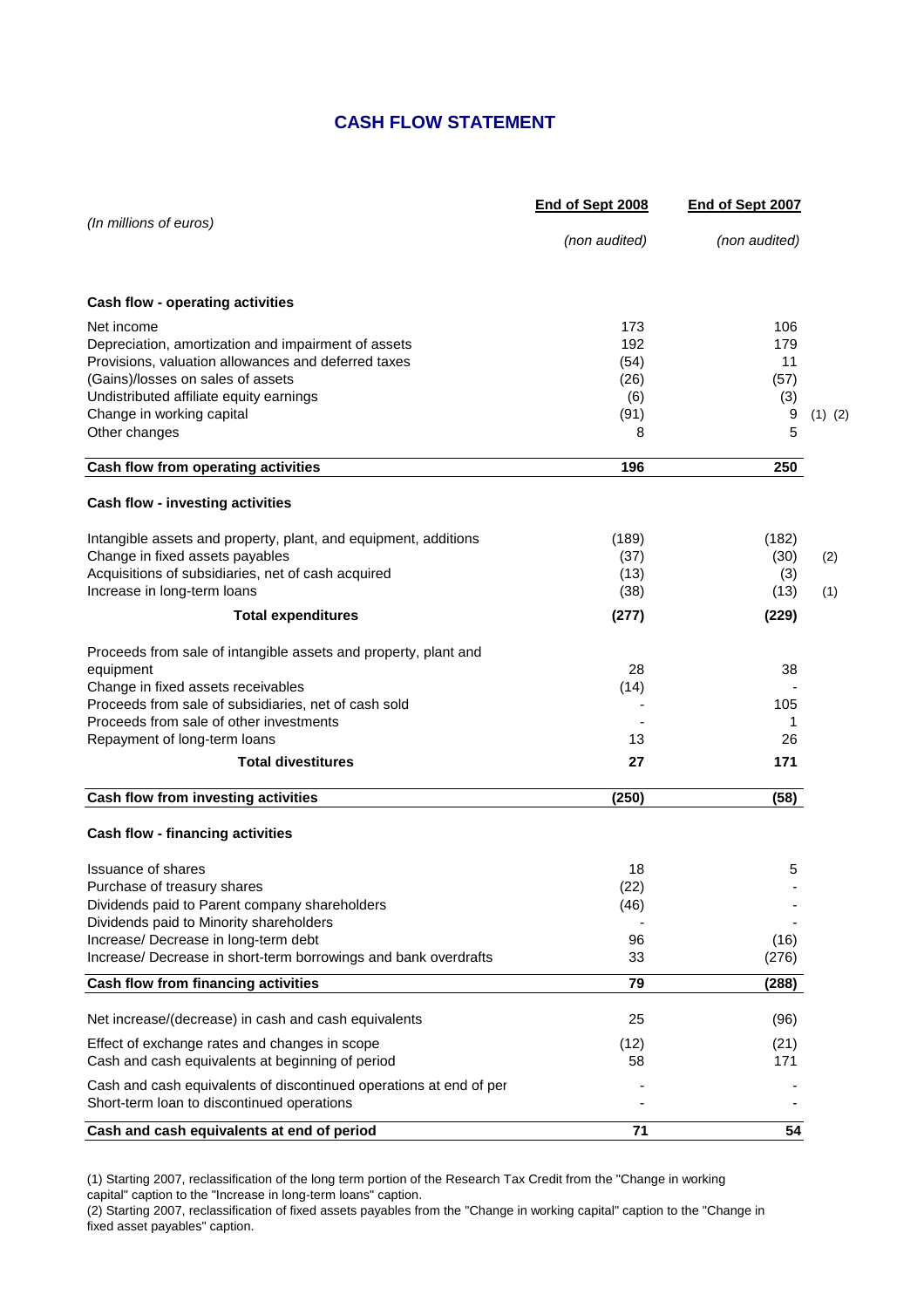### **STATEMENT OF CHANGES IN SHAREHOLDERS' EQUITY** (non audited)

|                                              | <b>Shares issued</b> |                |                    |                      | <b>Treasury shares</b>                  |               |        |                                          |                       |                                  |
|----------------------------------------------|----------------------|----------------|--------------------|----------------------|-----------------------------------------|---------------|--------|------------------------------------------|-----------------------|----------------------------------|
| (In millions of euros)                       | Number               | Amount         | Paid-in<br>surplus | Retained<br>earnings | Cumulative<br>translation<br>adjustment | <b>Number</b> | Amount | Shareholders'<br>equity - Group<br>share | Minority<br>interests | Total<br>shareholders'<br>equity |
| As of January 1, 2008                        | 60 453 823           | 605            | 1 006              | 426                  | (140)                                   |               |        | 1897                                     | 21                    | 1918                             |
| Cash dividend                                |                      |                |                    | (46)                 |                                         |               |        | (46)                                     |                       | (46)                             |
| Issuance of share capital                    | 759 567              | $\overline{7}$ | 10                 |                      |                                         |               |        | 18                                       |                       | 18                               |
| Purchase of treasury shares                  |                      |                |                    |                      |                                         | (659 274)     | (22)   | (22)                                     |                       | (22)                             |
| Cancellation of purchased treasury shares    |                      |                |                    |                      |                                         |               |        |                                          |                       |                                  |
| Sale of treasury shares                      |                      |                |                    |                      |                                         |               |        |                                          |                       |                                  |
| Other                                        |                      |                |                    |                      |                                         |               |        |                                          |                       |                                  |
| <b>Transactions with shareholders</b>        | 759 567              | 7              | 10                 | (45)                 |                                         | (659 274)     | (22)   | (50)                                     |                       | (50)                             |
| Net income                                   |                      |                |                    | 172                  |                                         |               |        | 172                                      |                       | 173                              |
| Changes in items recognized directly through |                      |                |                    | $\overline{4}$       |                                         |               |        | $\overline{4}$                           |                       | $\overline{4}$                   |
| equity                                       |                      |                |                    |                      |                                         |               |        |                                          |                       |                                  |
| Actuarial gains or losses                    |                      |                |                    | 8                    |                                         |               |        | 8                                        |                       | 8                                |
| Change in translation adjustments            |                      |                |                    |                      | 34                                      |               |        | 34                                       |                       | 34                               |
| Others                                       |                      |                |                    |                      |                                         |               |        |                                          |                       |                                  |
| Total of recognized income and expenses      |                      |                |                    | 184                  | 34                                      |               |        | 218                                      |                       | 219                              |
| As of September 30, 2008                     | 61 213 390           | 612            | 1016               | 565                  | (106)                                   | (659 274)     | (22)   | 2065                                     | 22                    | 2 0 8 7                          |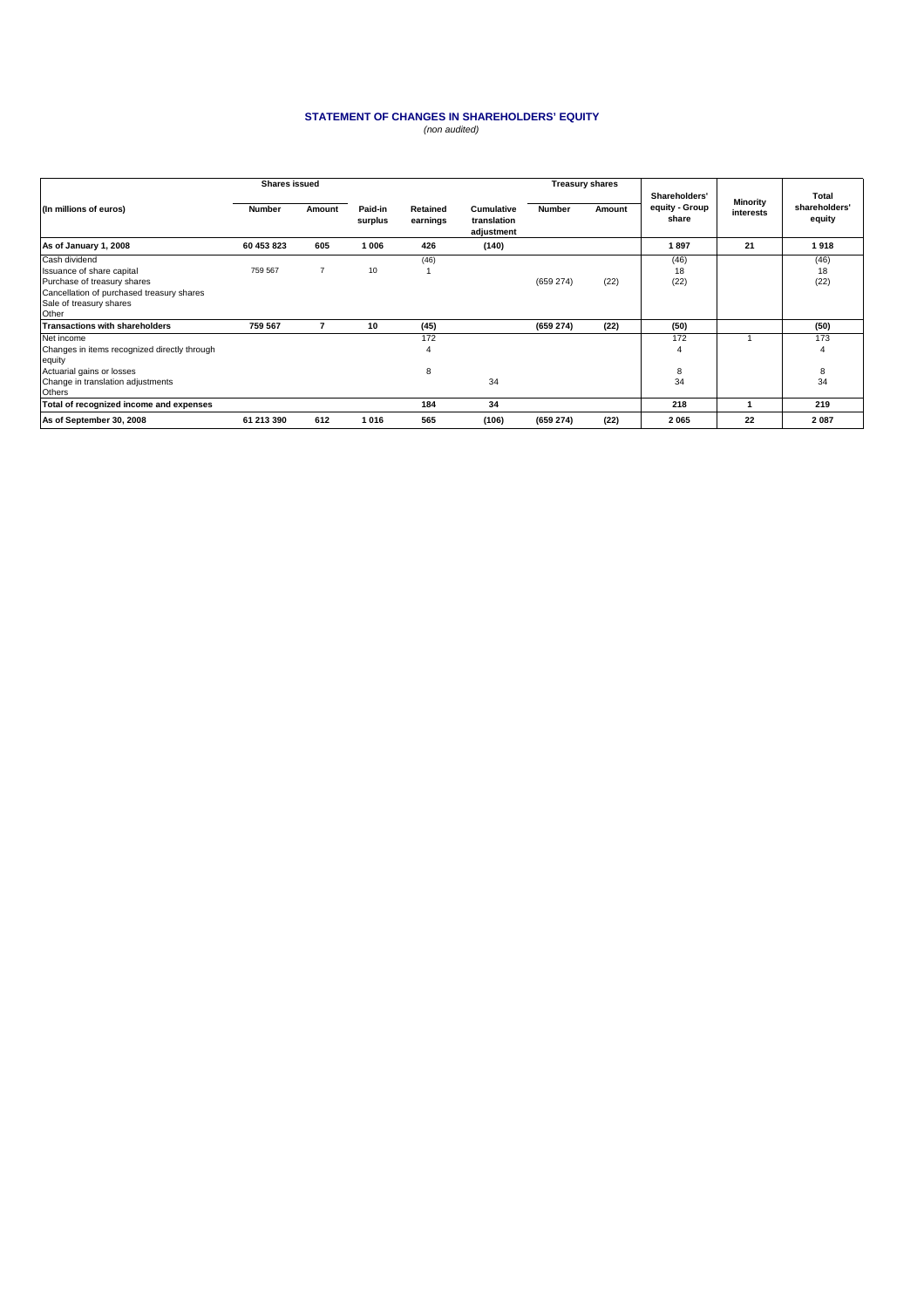# **INFORMATION BY BUSINESS SEGMENT**

|                                                                                                           | 3rd Quarter 2008         |                                       |                                |           |             |  |  |
|-----------------------------------------------------------------------------------------------------------|--------------------------|---------------------------------------|--------------------------------|-----------|-------------|--|--|
| (In millions of euros)                                                                                    | Vinyl<br><b>Products</b> | <b>Industrial</b><br><b>Chemicals</b> | Performance<br><b>Products</b> | Corporate | Group total |  |  |
| Non-Group sales<br>Inter-segment sales<br><b>Total sales</b>                                              | 378<br>17<br>395         | 661<br>47<br>708                      | 410<br>3<br>413                | 1         | 1450        |  |  |
| <b>Recurring operating income</b>                                                                         | (2)                      | 54                                    | 23                             | (3)       | 72          |  |  |
| Other income and expenses                                                                                 | (1)                      | (6)                                   | (1)                            |           | (8)         |  |  |
| <b>Operating income</b>                                                                                   | (3)                      | 48                                    | 22                             | (3)       | 64          |  |  |
| Equity in income of affiliates                                                                            | 3                        |                                       |                                |           | 3           |  |  |
| Depreciation and amortization<br>Asset impairment<br>Changes in non-current provisions recognized through | (9)                      | (32)                                  | (21)                           |           | (62)        |  |  |
| income                                                                                                    | 10                       | 12                                    | 8                              | 10        | 40          |  |  |
| <b>Recurring EBITDA</b>                                                                                   | $\overline{7}$           | 86                                    | 44                             | (3)       | 134         |  |  |
| Intangible assets and property, plant and equipment,<br>additions                                         | 27                       | 40                                    | 18                             | 1         | 86          |  |  |

|                                                                                                           | waaroo soor              |                                |                                |           |             |  |  |
|-----------------------------------------------------------------------------------------------------------|--------------------------|--------------------------------|--------------------------------|-----------|-------------|--|--|
| (In millions of euros)                                                                                    | Vinyl<br><b>Products</b> | Industrial<br><b>Chemicals</b> | Performance<br><b>Products</b> | Corporate | Group total |  |  |
| Non-Group sales<br>Inter-segment sales<br><b>Total sales</b>                                              | 335<br>19<br>354         | 603<br>40<br>643               | 441<br>3<br>444                | 1         | 1 3 8 0     |  |  |
| <b>Recurring operating income</b>                                                                         | 12                       | 51                             | 23                             | (11)      | 75          |  |  |
| Other income and expenses                                                                                 | (2)                      |                                | (1)                            | (6)       | (9)         |  |  |
| <b>Operating income</b>                                                                                   | 10                       | 51                             | 22                             | (17)      | 66          |  |  |
| Equity in income of affiliates                                                                            | $\overline{2}$           |                                |                                |           | 2           |  |  |
| Depreciation and amortization<br>Asset impairment<br>Changes in non-current provisions recognized through | (6)                      | (24)                           | (21)                           | (1)       | (52)        |  |  |
| income                                                                                                    | 10                       | 5                              | 9                              | 13        | 37          |  |  |
| <b>Recurring EBITDA</b>                                                                                   | 18                       | 75                             | 44                             | (10)      | 127         |  |  |
| Intangible assets and property, plant and equipment,<br>additions                                         | 30                       | 24                             | 19                             | 1         | 74          |  |  |

### **3rd Quarter 2007**